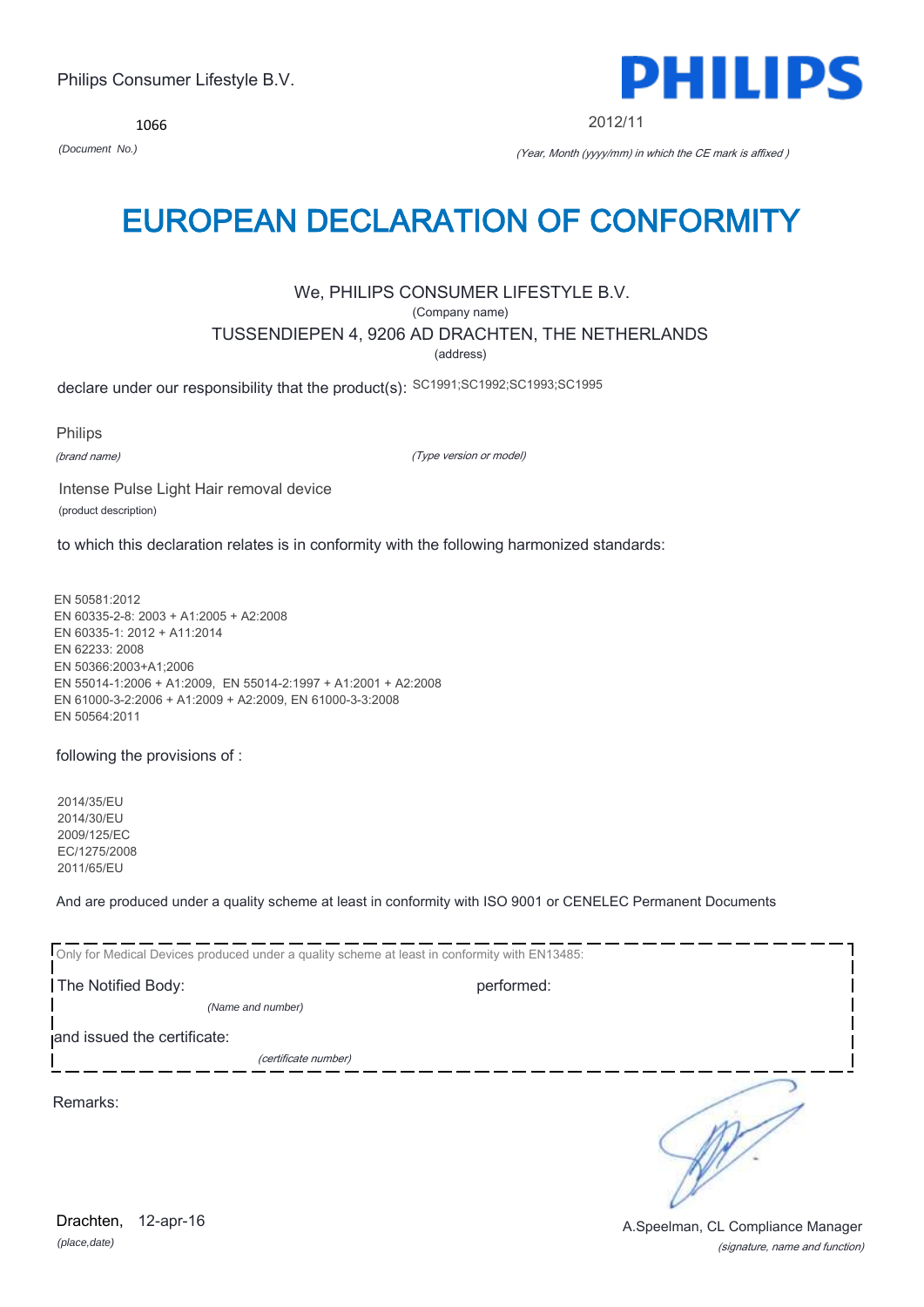1066



#### 2012/11

*(Document No. /Bericht Nr. )* (Year, Month (yyyy/mm) in which the CE mark is affixed /Jahr der CE Zeichenerteilung )

## EUROPEAN DECLARATION OF CONFORMITY

(EG - Konformitätserklärung)

## We, PHILIPS CONSUMER LIFESTYLE B.V.

(Company name / Name)

TUSSENDIEPEN 4, 9206 AD DRACHTEN, THE NETHERLANDS

(address / Anschrift)

declare under our responsibility that the product(s) SC1991;SC1992;SC1993;SC1995

erklären als Verantwortliche, daß folgende(s) elektrische(n) Produkt(e)

#### Philips

(brand name, Markenname)

(Type version or model, Typenbezeichnung oder Modell )

Intense Pulse Light Hair removal device (product description, Produktbezeichnung)

to which this declaration relates is in conformity with the following harmonized standards: (auf die sich diese Konformitätserklärung bezieht, allen nachstehenden hamonisierten Normen entspricht.)

EN 50581:2012 EN 60335-2-8: 2003 + A1:2005 + A2:2008 EN 60335-1: 2012 + A11:2014 EN 62233: 2008 EN 50366:2003+A1;2006 EN 55014-1:2006 + A1:2009, EN 55014-2:1997 + A1:2001 + A2:2008 EN 61000-3-2:2006 + A1:2009 + A2:2009, EN 61000-3-3:2008 EN 50564:2011

### following the provisions of :

(Entsprechend den Bestimmungen der)

2014/35/EU 2014/30/EU 2009/125/EC EC/1275/2008 2011/65/EU

And are produced under a quality scheme at least in conformity with ISO 9001 or CENELEC Permanent Documents (und die gemäß eines Qualitätsystems produziert werden, dass mindestens der ISO 9001 oder CENELEC Permanent Documents entspricht)

|                              | Only for Medical Devices produced under a quality scheme at least in conformity with EN13485: |              |                                                             |
|------------------------------|-----------------------------------------------------------------------------------------------|--------------|-------------------------------------------------------------|
| The Notified Body:           |                                                                                               | performed:   |                                                             |
| (benannte Stelle)            | (Name and number/ Name und Kennnummer)                                                        | (ausgeführt) | (description of intervention / Beschreibung des Verfahrens) |
| and issued the certificate:  |                                                                                               |              |                                                             |
| (und stellen das Zertifikat) | (certificate number / Zertifikatnummer)                                                       |              |                                                             |
| Remarks:                     |                                                                                               |              |                                                             |

(signature, name and function / Unterschrift, Name und Funktion des Unterzeichners ) A.Speelman, CL Compliance Manager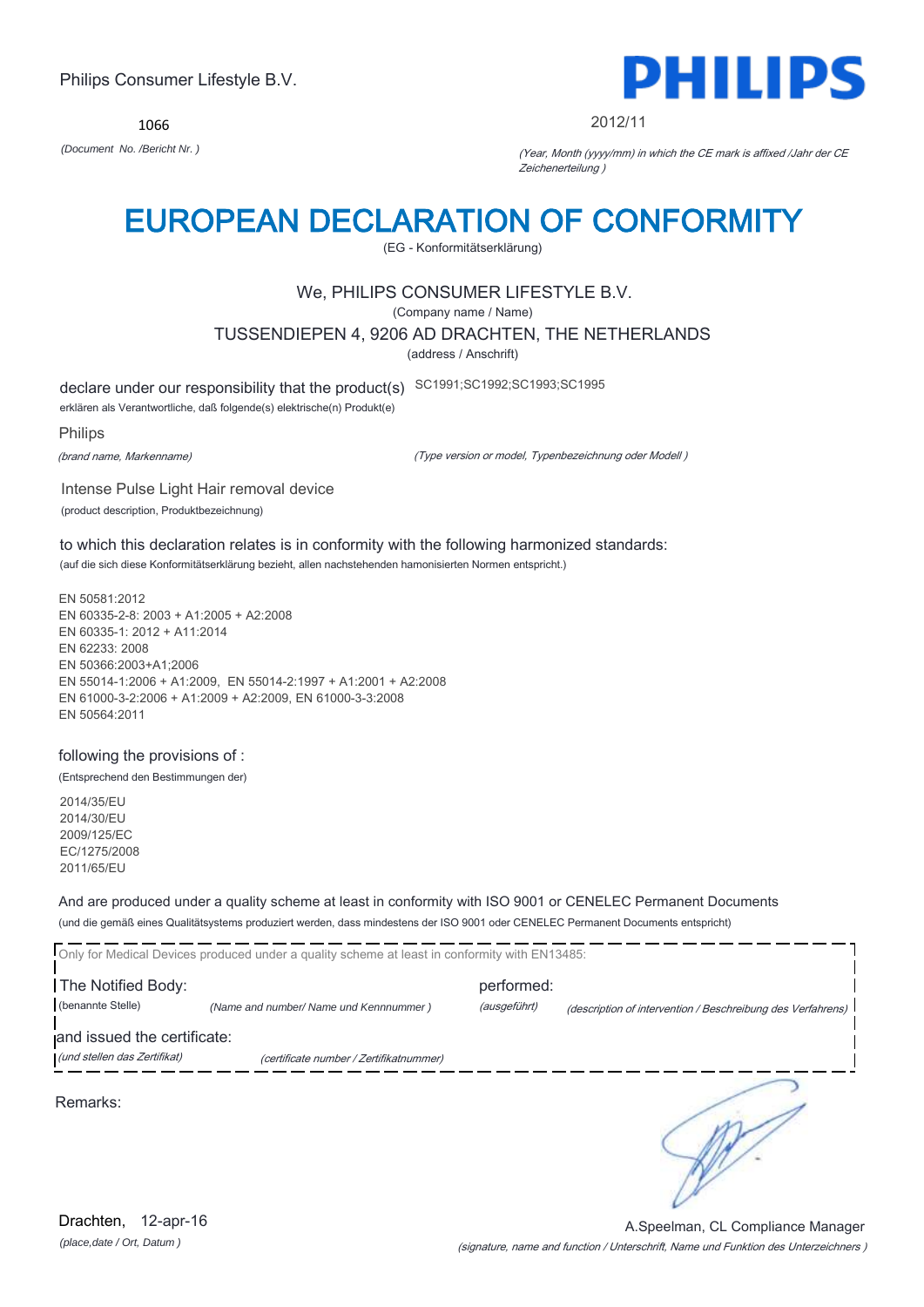1066



#### 2012/11

*(Document No. / Numéro du document)* (Year, Month (yyyy/mm) in which the CE mark is affixed / Année/mois (aaaa/mm) au cours de laquelle le marquage CE a été apposé)

## EUROPEAN DECLARATION OF CONFORMITY

(DECLARATION DE CONFORMITE CE)

### We, PHILIPS CONSUMER LIFESTYLE B.V.

(Company name / Nom de l'entreprise)

TUSSENDIEPEN 4, 9206 AD DRACHTEN, THE NETHERLANDS

(address / adresse)

declare under our responsibility that the product(s) SC1991;SC1992;SC1993;SC1995

(déclarons sous notre propre responsabilité que le(s) produit(s))

#### Philips

(brand name, nom de la marque)

(Type version or model, référence ou modèle)

Intense Pulse Light Hair removal device (product description, description du produit)

to which this declaration relates is in conformity with the following harmonized standards: (auquel cette déclaration se rapporte, est conforme aux normes harmonisées suivantes)

EN 50581:2012 EN 60335-2-8: 2003 + A1:2005 + A2:2008 EN 60335-1: 2012 + A11:2014 EN 62233: 2008 EN 50366:2003+A1;2006 EN 55014-1:2006 + A1:2009, EN 55014-2:1997 + A1:2001 + A2:2008 EN 61000-3-2:2006 + A1:2009 + A2:2009, EN 61000-3-3:2008 EN 50564:2011

#### following the provisions of :

(conformément aux exigences essentielles et autres dispositions pertinentes de:)

2014/35/EU 2014/30/EU 2009/125/EC EC/1275/2008 2011/65/EU

And are produced under a quality scheme at least in conformity with ISO 9001 or CENELEC Permanent Documents (Et sont fabriqués conformément à une qualité au moins conforme à la norme ISO 9001 ou aux Documents Permanents CENELEC)

|                              | Only for Medical Devices produced under a quality scheme at least in conformity with EN13485: |              |                                                              |
|------------------------------|-----------------------------------------------------------------------------------------------|--------------|--------------------------------------------------------------|
| The Notified Body:           |                                                                                               | performed:   |                                                              |
| (L'Organisme Notifié)        | (Name and number/ nom et numéro)                                                              | (a effectué) | (description of intervention / description de 'intervention) |
| and issued the certificate:  |                                                                                               |              |                                                              |
| (et a délivré le certificat) | (certificate number / numéro du certificat)                                                   |              |                                                              |
|                              |                                                                                               |              |                                                              |
| Remarks:                     |                                                                                               |              |                                                              |

*(place,date / lieu, date)* Drachten, 12-apr-16

#### (signature, name and function / signature, nom et fonction) A.Speelman, CL Compliance Manager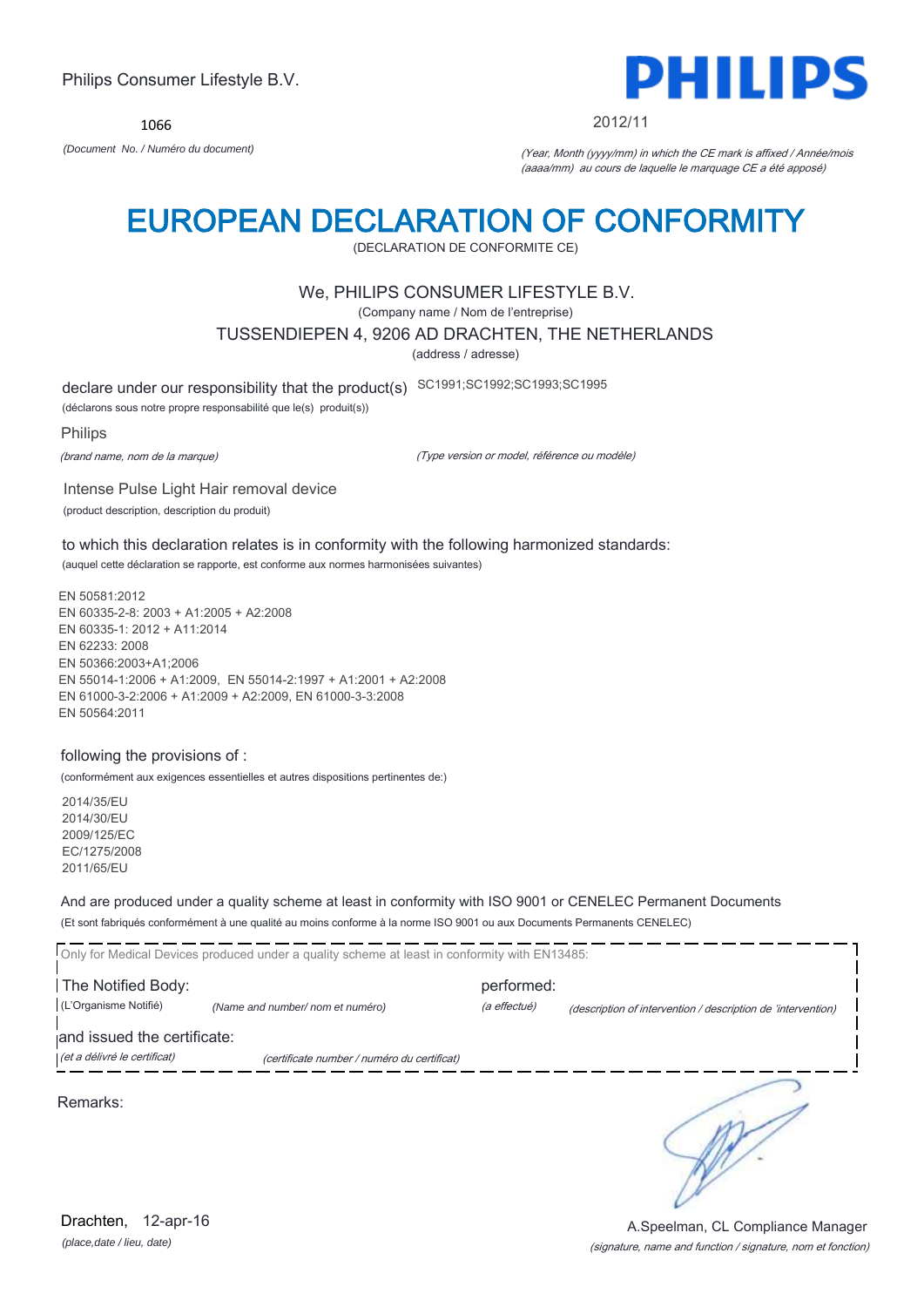1066



#### 2012/11

*(Document No. / Documentnummer)* (Year, Month (yyyy/mm) in which the CE mark is affixed / Jaar, maand waarin de CE markering is uitgegeven)

## EUROPEAN DECLARATION OF CONFORMITY

(Europeese Conformiteitsverklaring)

### We, PHILIPS CONSUMER LIFESTYLE B.V.

(Company name / Bedrijfsnaam)

TUSSENDIEPEN 4, 9206 AD DRACHTEN, THE NETHERLANDS

(address / adres)

declare under our responsibility that the product(s) SC1991;SC1992;SC1993;SC1995

(verklaren dat onder onze verantwoordelijkheid de product(en))

Philips

(brand name, merknaam)

(Type version or model, typenummer of model)

Intense Pulse Light Hair removal device (product description, productbeschrijving)

to which this declaration relates is in conformity with the following harmonized standards: (waar deze verklaring betrekking op heeft voldoen aan de volgende geharmoniseerde standaarden)

EN 50581:2012 EN 60335-2-8: 2003 + A1:2005 + A2:2008 EN 60335-1: 2012 + A11:2014 EN 62233: 2008 EN 50366:2003+A1;2006 EN 55014-1:2006 + A1:2009, EN 55014-2:1997 + A1:2001 + A2:2008 EN 61000-3-2:2006 + A1:2009 + A2:2009, EN 61000-3-3:2008 EN 50564:2011

#### following the provisions of :

(volgens de voorwaarden van:)

2014/35/EU 2014/30/EU 2009/125/EC EC/1275/2008 2011/65/EU

And are produced under a quality scheme at least in conformity with ISO 9001 or CENELEC Permanent Documents (En worden geproduceerd volgens een kwaliteitsprogramma wat minimaal overeenkomt met ISO9001 of de CENELEC permanente documenten)

Only for Medical Devices produced under a quality scheme at least in conformity with EN13485: **The Notified Body: performed:** performed: (Notified Body) *(Name and number/ Naam en nummer)* (heeft uitgevoerd) (description of intervention / uitgevoerd testprotocol) and issued the certificate: (en heeft een certificaat uitgegeven) (certificate number / nummer van het certificaat) ∍

Remarks:

*(place,date / plaats, datum)* Drachten, 12-apr-16

### (signature, name and function / handtekening, naam en functie) A.Speelman, CL Compliance Manager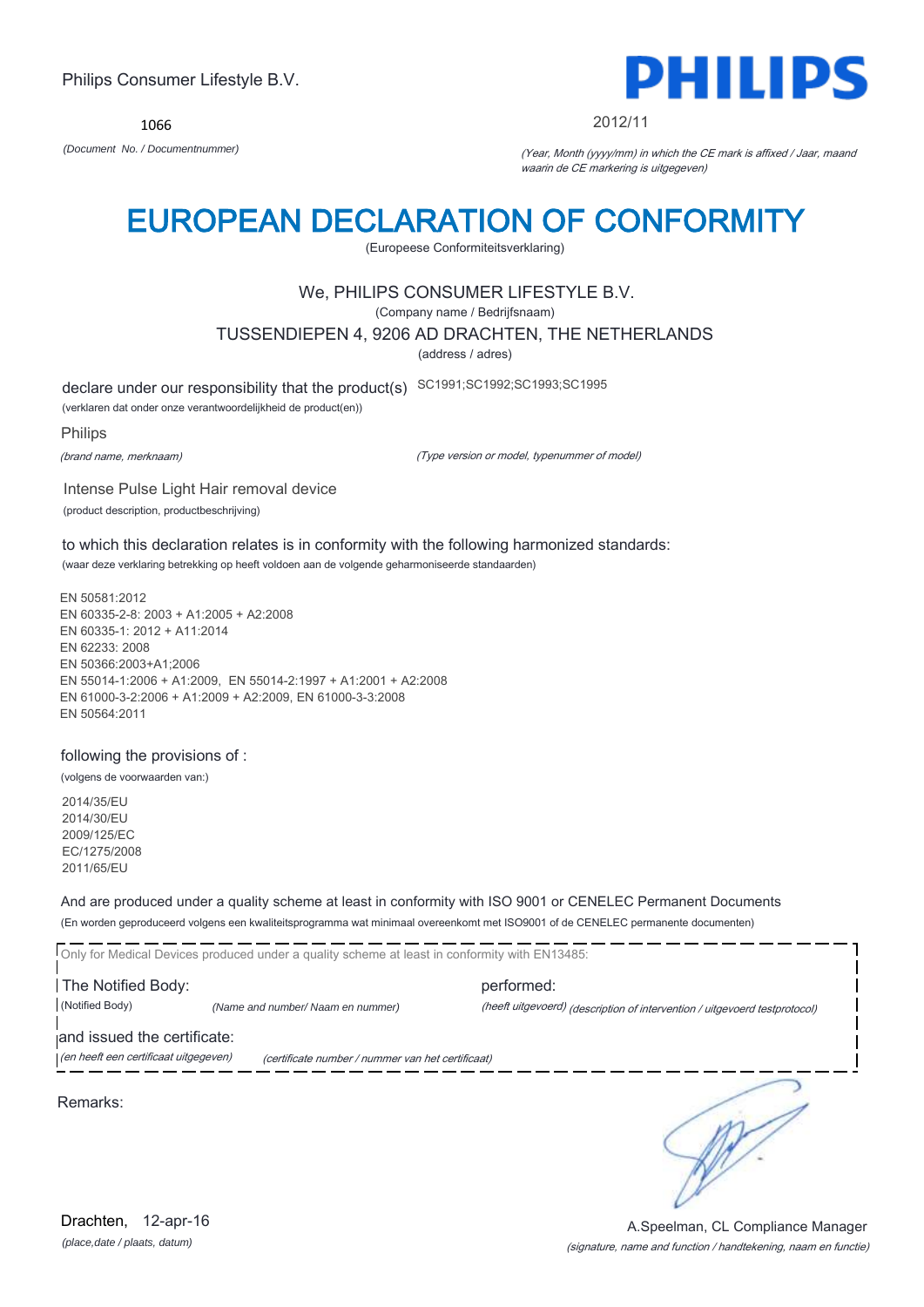1066



2012/11

*(Document No. / Číslo zprávy)* (Year, Month (yyyy/mm) in which the CE mark is affixed / Rok udělění známky CE)

## EUROPEAN DECLARATION OF CONFORMITY

(Prohlášení o shodě v EU)

## We, PHILIPS CONSUMER LIFESTYLE B.V.

(Company name / Jméno)

TUSSENDIEPEN 4, 9206 AD DRACHTEN, THE NETHERLANDS

(address / adresa)

declare under our responsibility that the product(s) SC1991;SC1992;SC1993;SC1995

(Prohlašujeme na svou odpovědnost, že elektrický výrobek)

#### Philips

(brand name, značka)

(Type version or model, Typ verze nebo model)

Intense Pulse Light Hair removal device (product description, popis výrobku)

to which this declaration relates is in conformity with the following harmonized standards: (na nějž se toto prohlášení vztahuje, je ve shodě s následujícími harmonizovanými normami:)

EN 50581:2012 EN 60335-2-8: 2003 + A1:2005 + A2:2008 EN 60335-1: 2012 + A11:2014 EN 62233: 2008 EN 50366:2003+A1;2006 EN 55014-1:2006 + A1:2009, EN 55014-2:1997 + A1:2001 + A2:2008 EN 61000-3-2:2006 + A1:2009 + A2:2009, EN 61000-3-3:2008 EN 50564:2011

### following the provisions of :

(Následovaných ustanoveními Směrnic:)

2014/35/EU 2014/30/EU 2009/125/EC EC/1275/2008 2011/65/EU

And are produced under a quality scheme at least in conformity with ISO 9001 or CENELEC Permanent Documents (A jsou vyráběny v systému řízení kvality minimálně ve shodě s ISO 9001 nebo)

Only for Medical Devices produced under a quality scheme at least in conformity with EN13485: **The Notified Body: performed:** performed: (Kompetentní orgán) *(Name and number/ Název a číslo)* (provedl) (description of intervention / popis operace) and issued the certificate: (a vydal certifikát,) (certificate number / číslo certifikátu) ∍ Remarks:

*(place,date / místo, datum)* Drachten, 12-apr-16

### (signature, name and function / podpis, jméno a funkce) A.Speelman, CL Compliance Manager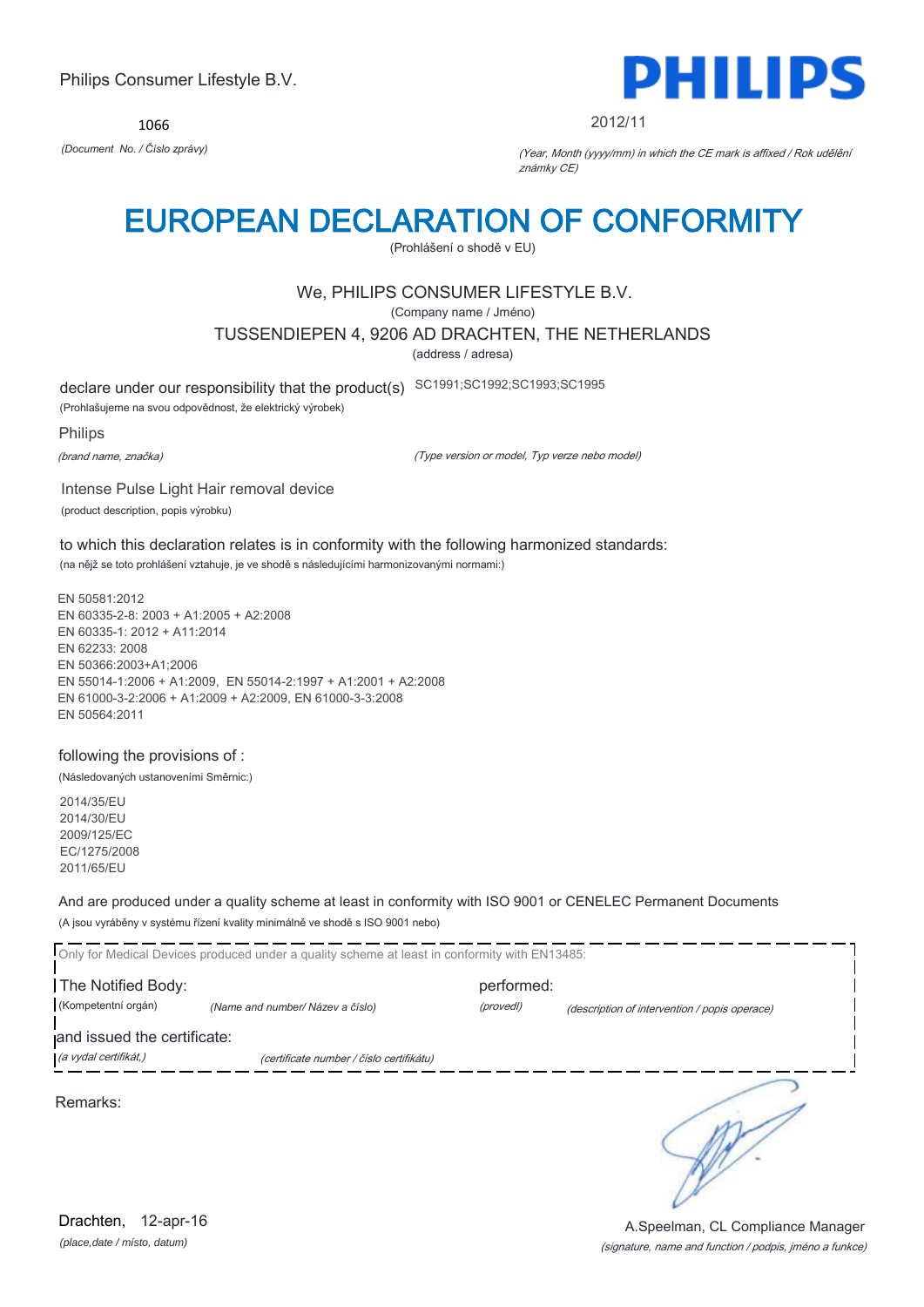1066



#### 2012/11

*(Document No. / Rapportnummer)* (Year, Month (yyyy/mm) in which the CE mark is affixed / Årstal for påhæftning af CE-mærkningen)

## EUROPEAN DECLARATION OF CONFORMITY

(EU KONFORMITETSERKLÆRING)

### We, PHILIPS CONSUMER LIFESTYLE B.V.

(Company name / Virksomhedens navn)

TUSSENDIEPEN 4, 9206 AD DRACHTEN, THE NETHERLANDS

(address / adresse)

declare under our responsibility that the product(s) SC1991;SC1992;SC1993;SC1995

(Erklærer i henhold til vores ansvar, at de(t) elektriske produkt(er))

#### Philips

(brand name, navn på varemærke)

(Type version or model, type eller model)

Intense Pulse Light Hair removal device (product description, produktbeskrivelse)

to which this declaration relates is in conformity with the following harmonized standards: (til hvilke(t) denne erklæring relaterer sig, er i konformitet med følgende harmoniserede standarder)

EN 50581:2012 EN 60335-2-8: 2003 + A1:2005 + A2:2008 EN 60335-1: 2012 + A11:2014 EN 62233: 2008 EN 50366:2003+A1;2006 EN 55014-1:2006 + A1:2009, EN 55014-2:1997 + A1:2001 + A2:2008 EN 61000-3-2:2006 + A1:2009 + A2:2009, EN 61000-3-3:2008 EN 50564:2011

### following the provisions of :

(Opfylder de ufravigelige krav og øvrige forskrifter i)

2014/35/EU 2014/30/EU 2009/125/EC EC/1275/2008 2011/65/EU

And are produced under a quality scheme at least in conformity with ISO 9001 or CENELEC Permanent Documents (Og er produceret i en kvalitet, der, som minimum, opfylder kravene i ISO 9001-standarden eller CENELEC's permanente dokumenter)

Only for Medical Devices produced under a quality scheme at least in conformity with EN13485: **The Notified Body: performed:** performed: (Det Notificerede Organ) *(Name and number/ Navn og nummer)* (har gennemført) (description of intervention / beskrivelse af intervention) and issued the certificate: (og udstedt erklæringen) (certificate number / erklæringsnummer)

Remarks:

*(place,date / sted, dato)* Drachten, 12-apr-16

∍

(signature, name and function / Signatur, navn og titel) A.Speelman, CL Compliance Manager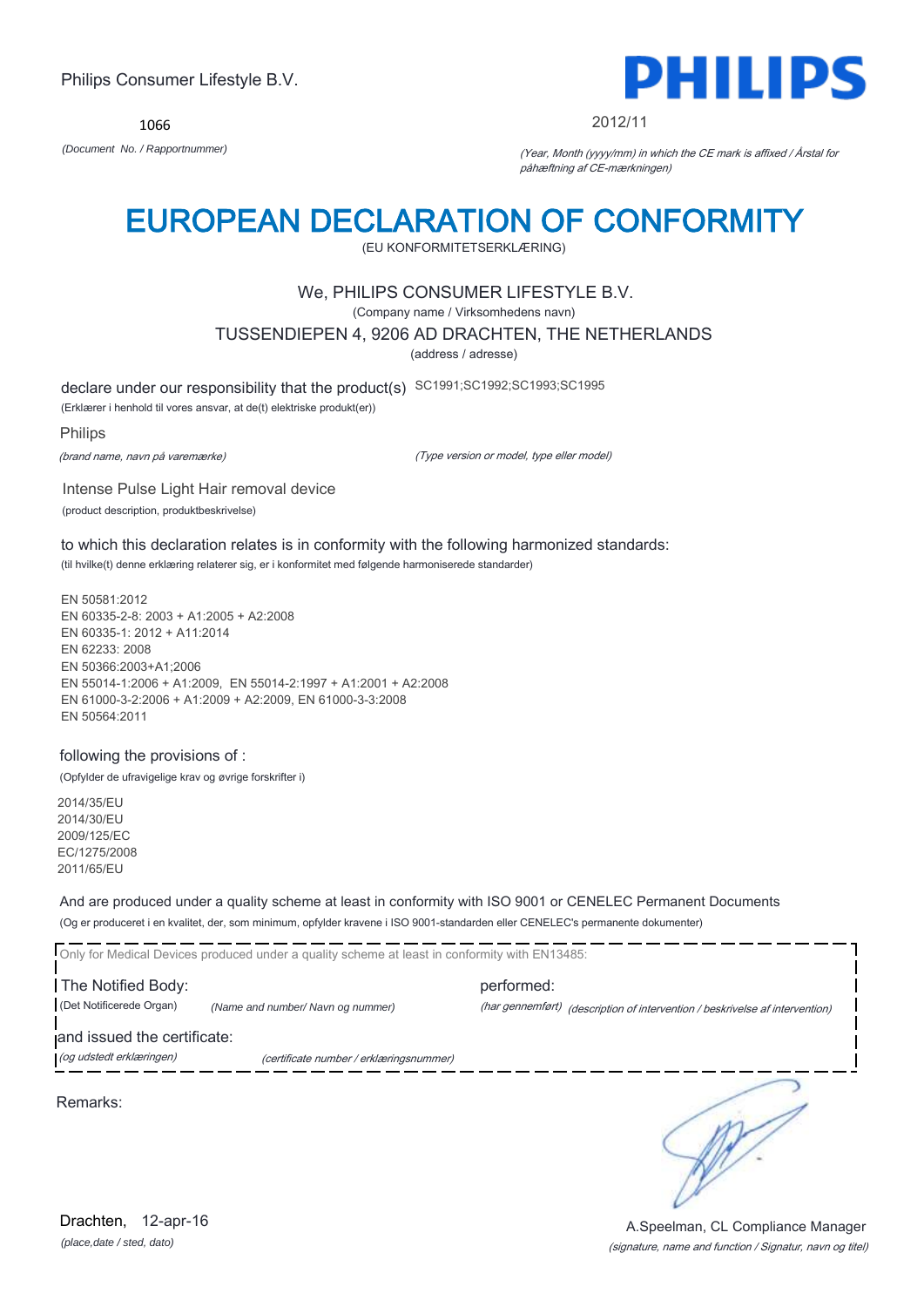1066



#### 2012/11

*(Document No. / Documento nº.)* (Year, Month (yyyy/mm) in which the CE mark is affixed / Año en el que se incluye el marcado CE))

## EUROPEAN DECLARATION OF CONFORMITY

(EU DECLARACIÓN CE DE CONFORMIDAD)

### We, PHILIPS CONSUMER LIFESTYLE B.V.

(Company name / Nombre compaña )

TUSSENDIEPEN 4, 9206 AD DRACHTEN, THE NETHERLANDS

(address / dirección )

declare under our responsibility that the product(s): SC1991;SC1992;SC1993;SC1995

(Declaramos bajo nuestra propia responsabilidad que el (los) producto(s):

#### Philips

(brand name, nombre de la marca)

(Type version or model, Referencia o modelo)

Intense Pulse Light Hair removal device (product description, descripción del producto )

to which this declaration relates is in conformity with the following harmonized standards: (Al que hace referencia esta declaración cumple con las siguientes normas armonizadas)

EN 50581:2012 EN 60335-2-8: 2003 + A1:2005 + A2:2008 EN 60335-1: 2012 + A11:2014 EN 62233: 2008 EN 50366:2003+A1;2006 EN 55014-1:2006 + A1:2009, EN 55014-2:1997 + A1:2001 + A2:2008 EN 61000-3-2:2006 + A1:2009 + A2:2009, EN 61000-3-3:2008 EN 50564:2011

### following the provisions of :

(Siguiendo las disposiciones relativas a:)

2014/35/EU 2014/30/EU 2009/125/EC EC/1275/2008 2011/65/EU

And are produced under a quality scheme at least in conformity with ISO 9001 or CENELEC Permanent Documents (Y se fabrican conforme a una calidad al menos conforme a la norma ISO 9001 o a los Documentos Permanentes CENELEC)

|                             | Only for Medical Devices produced under a quality scheme at least in conformity with EN13485: |              |                                                                |
|-----------------------------|-----------------------------------------------------------------------------------------------|--------------|----------------------------------------------------------------|
| The Notified Body:          |                                                                                               | performed:   |                                                                |
| (El organismo notificado)   | (Name and number/ Nombre y número)                                                            | (realizador) | (description of intervention / descripción de la intervención) |
| and issued the certificate: |                                                                                               |              |                                                                |
| (Y expidió el certificado)  | (certificate number / número de certificado)                                                  |              |                                                                |
| Remarks:                    |                                                                                               |              |                                                                |

*(place,date / lugar, fecha)* Drachten, 12-apr-16

(signature, name and function / firma, nombre y cargo ) A.Speelman, CL Compliance Manager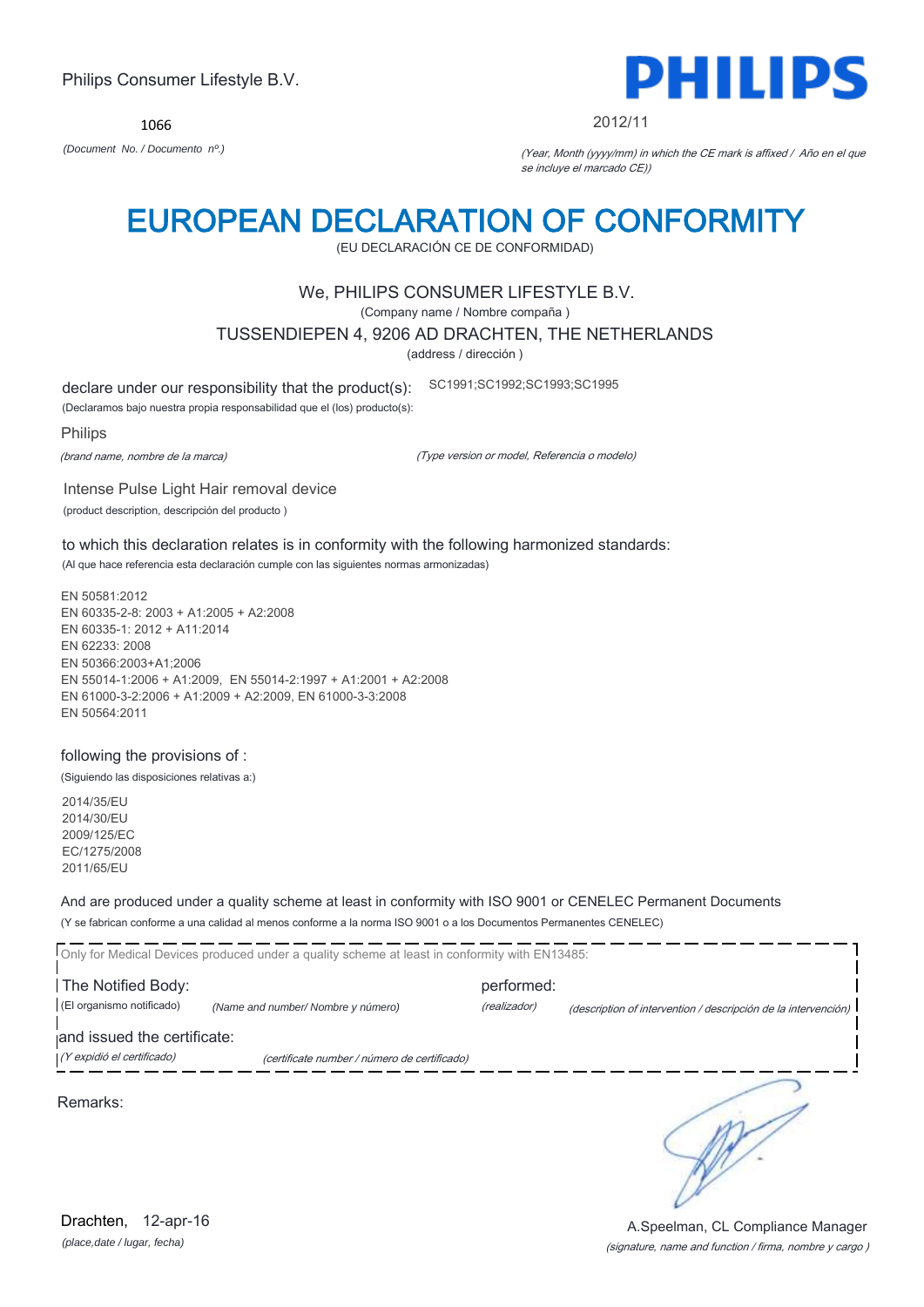1066



#### 2012/11

*(Document No. / Raportti nr.)* (Year, Month (yyyy/mm) in which the CE mark is affixed / CE merkinnän myöntämisvuosi)

## EUROPEAN DECLARATION OF CONFORMITY

(Vaatimustenmukaisuusvakuutus)

## We, PHILIPS CONSUMER LIFESTYLE B.V.

(Company name / Nimi)

TUSSENDIEPEN 4, 9206 AD DRACHTEN, THE NETHERLANDS

(address / Osoite)

declare under our responsibility that the product(s) SC1991;SC1992;SC1993;SC1995

(Ilmoitus seuraavista vastuullamme olevista sähkötuotteista:)

#### Philips

(brand name, Brändinimi)

(Type version or model, Tyypi, versio tai malli)

Intense Pulse Light Hair removal device (product description, Tuotekuvaus)

to which this declaration relates is in conformity with the following harmonized standards: (Tämä vakuutus on yhdenmukainen seuraavien harmonisointistandardien kanssa)

EN 50581:2012 EN 60335-2-8: 2003 + A1:2005 + A2:2008 EN 60335-1: 2012 + A11:2014 EN 62233: 2008 EN 50366:2003+A1;2006 EN 55014-1:2006 + A1:2009, EN 55014-2:1997 + A1:2001 + A2:2008 EN 61000-3-2:2006 + A1:2009 + A2:2009, EN 61000-3-3:2008 EN 50564:2011

#### following the provisions of :

(Seuraavien määräysten mukaisesti)

2014/35/EU 2014/30/EU 2009/125/EC EC/1275/2008 2011/65/EU

And are produced under a quality scheme at least in conformity with ISO 9001 or CENELEC Permanent Documents (Ja on tuotettu seuraavien laatujärjestelmien mukaisesti : ISO 9001 ja CENELEC asiakirjat)

|                             | Only for Medical Devices produced under a quality scheme at least in conformity with EN13485: |               |                                                     |
|-----------------------------|-----------------------------------------------------------------------------------------------|---------------|-----------------------------------------------------|
| The Notified Body:          |                                                                                               | performed:    |                                                     |
|                             |                                                                                               |               |                                                     |
| (Ilmoitettu laitos)         | (Name and number/ Nimi ja numero)                                                             | (suoritetaan) | (description of intervention / toimenpiteen kuvaus) |
| and issued the certificate: |                                                                                               |               |                                                     |
| (Todistuksen antaja)        | (certificate number / Sertifikaatin numero)                                                   |               |                                                     |
|                             |                                                                                               |               |                                                     |
| Remarks:                    |                                                                                               |               |                                                     |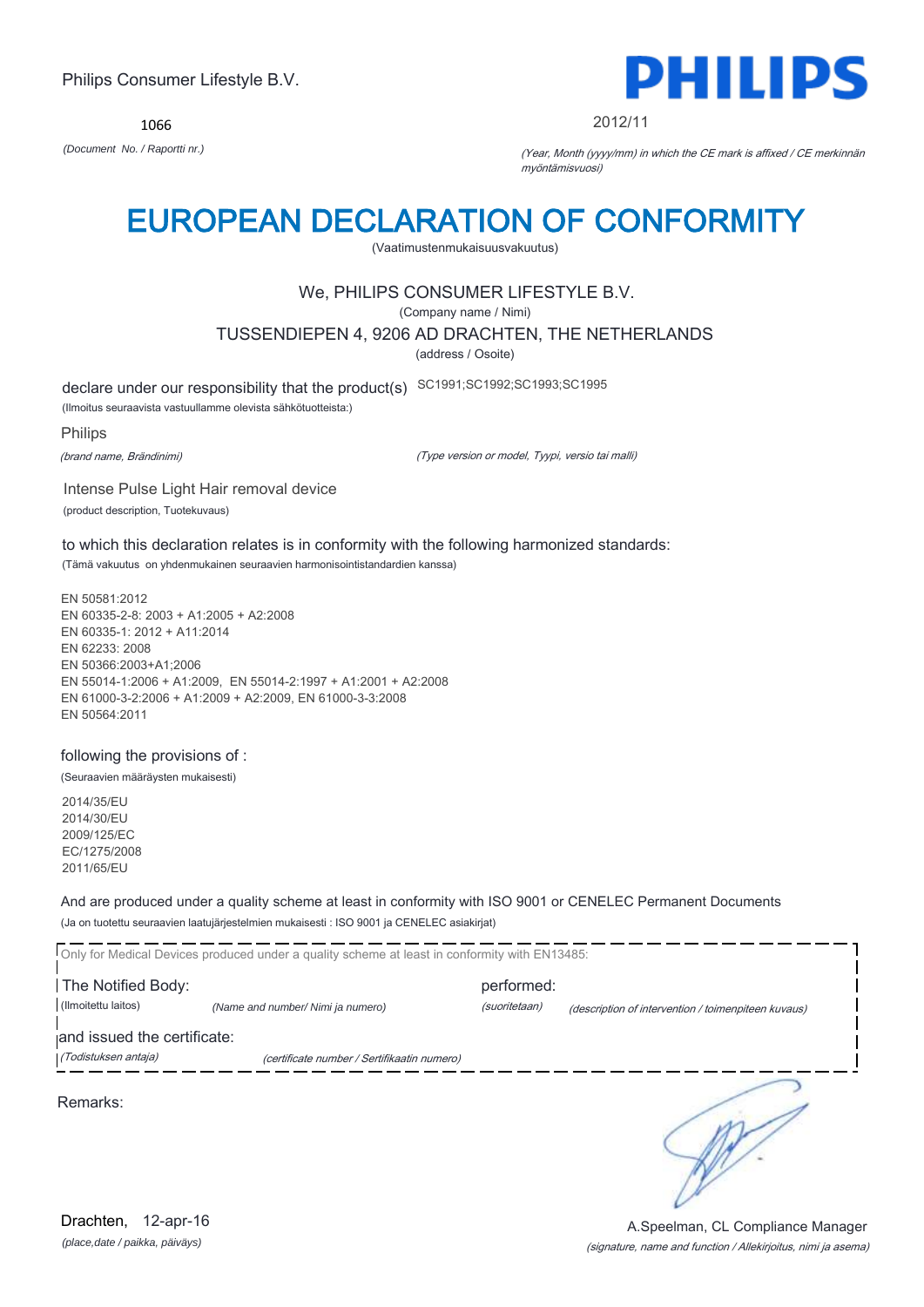*(place,date / hely, dátum)* Drachten, 12-apr-16

### (Bejelentett testület) *(Name and number/ Név és szám)* (teljesítve) (description of intervention / intézkedés leírása)

**The Notified Body: performed:** performed:

And are produced under a quality scheme at least in conformity with ISO 9001 or CENELEC Permanent Documents

and issued the certificate:

(legalább az ISO 9001-nek megfelelően vagy)

(és a kibocsátott tanúsítvány) (certificate number / tanúsítvány száma)

Only for Medical Devices produced under a quality scheme at least in conformity with EN13485:

Remarks:

following the provisions of : (Követve a következő ajánlásokat)

2014/35/EU 2014/30/EU 2009/125/EC EC/1275/2008

2011/65/EU

EN 62233: 2008 EN 50366:2003+A1;2006 EN 55014-1:2006 + A1:2009, EN 55014-2:1997 + A1:2001 + A2:2008 EN 61000-3-2:2006 + A1:2009 + A2:2009, EN 61000-3-3:2008 EN 50564:2011

(Az ezen nyilatkozatban foglaltak szerint megfelel(nek) a következő harmonizált szabványoknak)

EN 50581:2012 EN 60335-2-8: 2003 + A1:2005 + A2:2008 EN 60335-1: 2012 + A11:2014

to which this declaration relates is in conformity with the following harmonized standards:

(Company name / Név)

TUSSENDIEPEN 4, 9206 AD DRACHTEN, THE NETHERLANDS

SC1991;SC1992;SC1993;SC1995

EUROPEAN DECLARATION OF CONFORMITY

(EC MEGFELELŐSÉGI NYILATKOZAT)

## We, PHILIPS CONSUMER LIFESTYLE B.V.

(address / cím)

declare under our responsibility that the product(s)

(Felelőssége tudatában nyilatkozik, hogy az alábbi elektronikai termék(ek))

Intense Pulse Light Hair removal device

(product description, termék megnevezése)

Philips

(brand name, márkanév)

(Type version or model, Típusváltozat vagy modell)



1066





(signature, name and function / aláírás, név és beosztás)

A.Speelman, CL Compliance Manager

*(Document No. / Jelentés száma)* (Year, Month (yyyy/mm) in which the CE mark is affixed / A CE jelzés

feltüntetésének éve)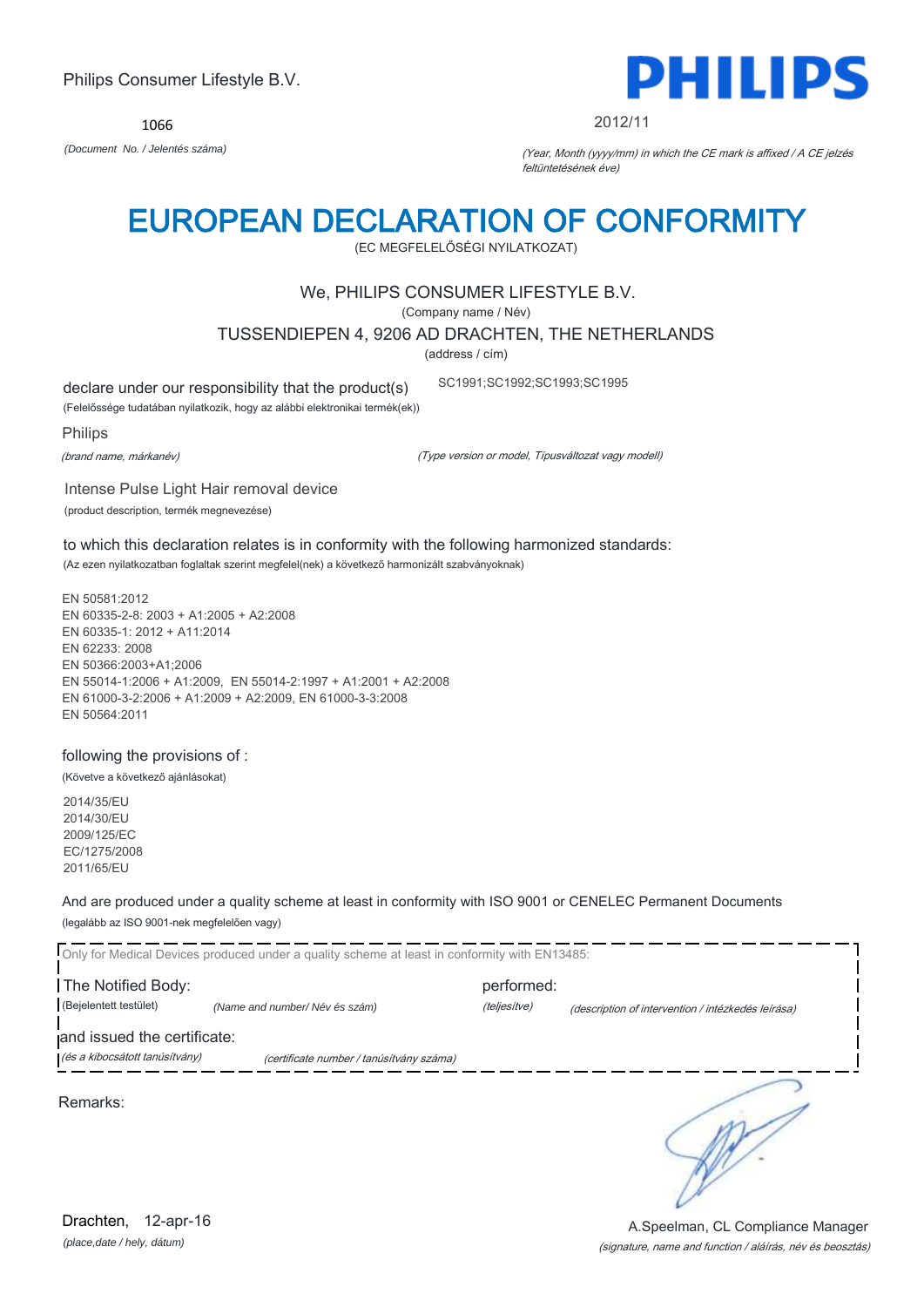1066



#### 2012/11

*(Document No. / Report Numero )* (Year, Month (yyyy/mm) in which the CE mark is affixed / Anno di apposizione della marcatura CE)

## EUROPEAN DECLARATION OF CONFORMITY

(DICHIARAZIONE DI CONFORMITA' CE )

### We, PHILIPS CONSUMER LIFESTYLE B.V.

(Company name / denominazione sociale)

TUSSENDIEPEN 4, 9206 AD DRACHTEN, THE NETHERLANDS

(address / sede)

declare under our responsibility that the product(s): SC1991;SC1992;SC1993;SC1995

(dichiara sotto la propria responsabilità che il /i Prodotto /i elettrico/i)

Philips

(brand name, marchio)

(Type version or model, modello o versione )

Intense Pulse Light Hair removal device (product description, descrizione del prodotto)

to which this declaration relates is in conformity with the following harmonized standards: (al quale la presente dichiarazione si riferisce è conforme alle seguenti norme tecniche armonizzate)

EN 50581:2012 EN 60335-2-8: 2003 + A1:2005 + A2:2008 EN 60335-1: 2012 + A11:2014 EN 62233: 2008 EN 50366:2003+A1;2006 EN 55014-1:2006 + A1:2009, EN 55014-2:1997 + A1:2001 + A2:2008 EN 61000-3-2:2006 + A1:2009 + A2:2009, EN 61000-3-3:2008 EN 50564:2011

#### following the provisions of :

(secondo le disposizioni della )

2014/35/EU 2014/30/EU 2009/125/EC EC/1275/2008 2011/65/EU

And are produced under a quality scheme at least in conformity with ISO 9001 or CENELEC Permanent Documents (e i processi produttivi seguono un sistema qualità conforme almeno alla norma ISO 9001 o ai documenti permanenti CENELEC)

|                                                           | Only for Medical Devices produced under a quality scheme at least in conformity with EN13485: |                             |                                                             |
|-----------------------------------------------------------|-----------------------------------------------------------------------------------------------|-----------------------------|-------------------------------------------------------------|
| The Notified Body:<br>(L'ente certificatore notificato)   | (Name and number/ denominazione e numero)                                                     | performed:<br>(ha eseguito) | (description of intervention / descrizione dell'intervento) |
| and issued the certificate:<br>(ed emesso il certificato) | (certificate number / numero del certificato)                                                 |                             |                                                             |
| Remarks:                                                  |                                                                                               |                             |                                                             |

*(place,date / luogo e data)* Drachten, 12-apr-16

(signature, name and function / firma , nome e funzione) A.Speelman, CL Compliance Manager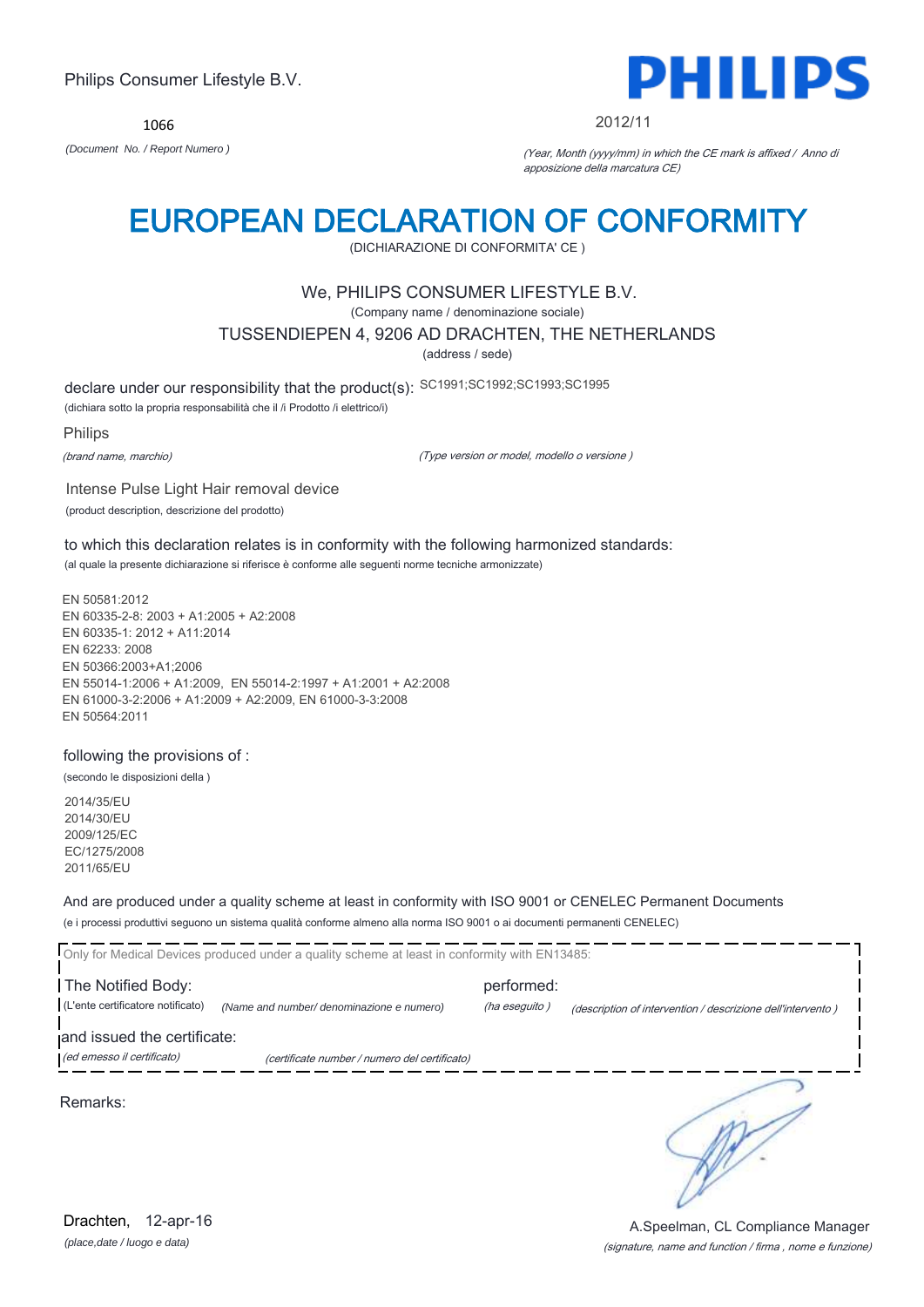1066



2012/11

*(Document No. / Pranešimo Nr.)* (Year, Month (yyyy/mm) in which the CE mark is affixed / Metai, kada CE patvirtino)

## EUROPEAN DECLARATION OF CONFORMITY

(EC ATITIKTIES DEKLARACIJA)

## We, PHILIPS CONSUMER LIFESTYLE B.V.

(Company name / Pavadinimas)

TUSSENDIEPEN 4, 9206 AD DRACHTEN, THE NETHERLANDS

(address / adresas)

declare under our responsibility that the product(s) SC1991;SC1992;SC1993;SC1995

(Deklaruojame, kad elektronikos gaminys (-iai):)

#### Philips

(brand name, firmos ženklo pavadinimas )

(Type version or model, Tipas arba modelis)

Intense Pulse Light Hair removal device (product description, gaminio aprašymas)

to which this declaration relates is in conformity with the following harmonized standards: (Pagal šią deklaraciją atitinka toliau nurodytus standartus:)

EN 50581:2012 EN 60335-2-8: 2003 + A1:2005 + A2:2008 EN 60335-1: 2012 + A11:2014 EN 62233: 2008 EN 50366:2003+A1;2006 EN 55014-1:2006 + A1:2009, EN 55014-2:1997 + A1:2001 + A2:2008 EN 61000-3-2:2006 + A1:2009 + A2:2009, EN 61000-3-3:2008 EN 50564:2011

#### following the provisions of :

(Atitinka tokias nuostatas:)

2014/35/EU 2014/30/EU 2009/125/EC EC/1275/2008 2011/65/EU

And are produced under a quality scheme at least in conformity with ISO 9001 or CENELEC Permanent Documents (Pagaminta atitinkant visus kokybės reikalavimus pagal ISO 9001 ar CENELEC nuolatinius dokumentus)

|                             | Only for Medical Devices produced under a quality scheme at least in conformity with EN13485: |            |                                                         |
|-----------------------------|-----------------------------------------------------------------------------------------------|------------|---------------------------------------------------------|
| The Notified Body:          |                                                                                               | performed: |                                                         |
| (Informuota istaiga)        | (Name and number/ Pavadinimas ir numeris)                                                     | (atlikta)  | (description of intervention / intervencijos aprašymas) |
| and issued the certificate: |                                                                                               |            |                                                         |
| (Sertifikatas išleistas)    | (certificate number / sertifikato numeris)                                                    |            |                                                         |
| Remarks:                    |                                                                                               |            |                                                         |

*(place,date / vieta, data)* Drachten, 12-apr-16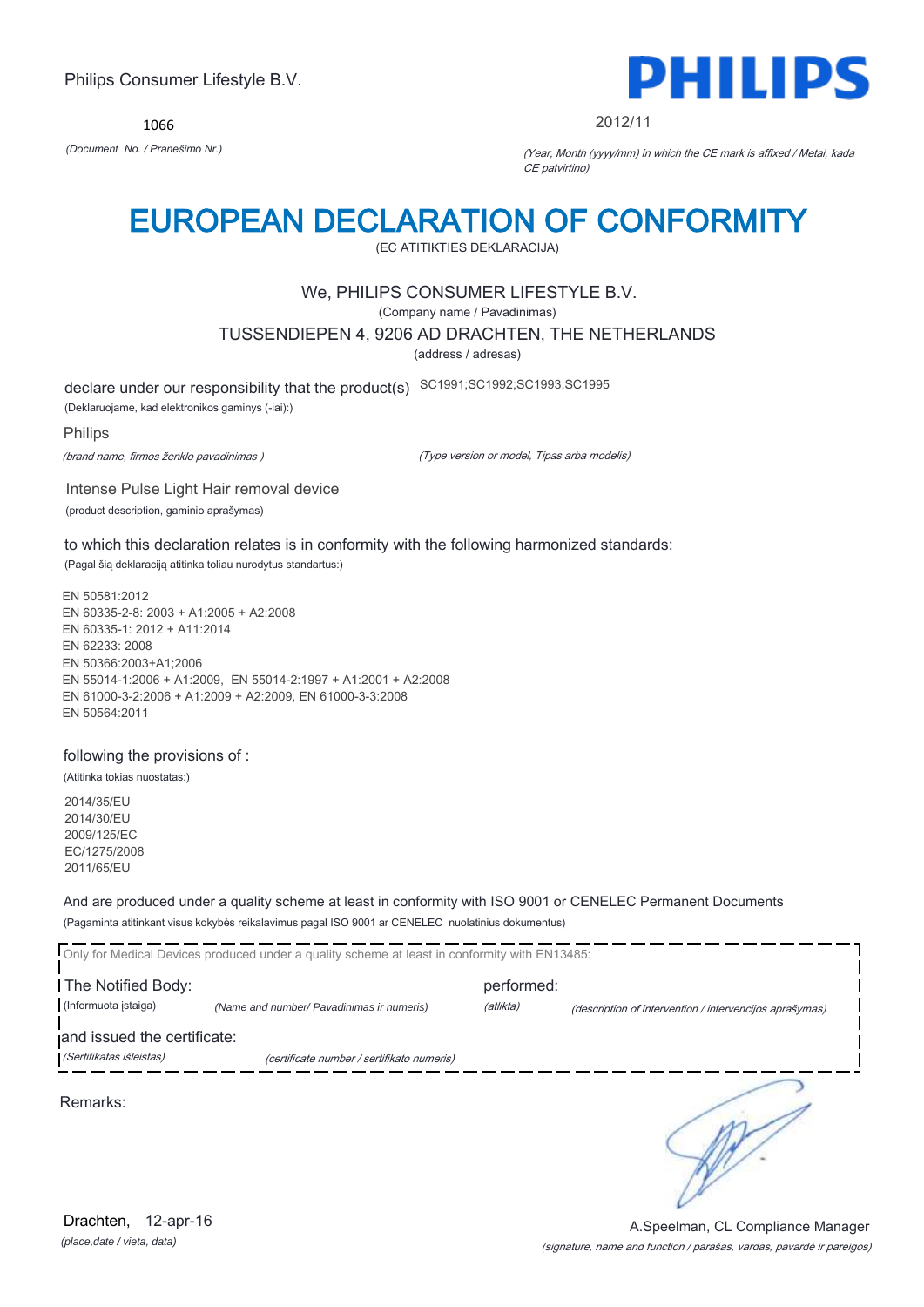1066



#### 2012/11

*(Document No. / Ziņojums Nr)* (Year, Month (yyyy/mm) in which the CE mark is affixed / Gads kurā CE zīme ieviesta)

## EUROPEAN DECLARATION OF CONFORMITY

(EC deklarācija atbilstība)

## We, PHILIPS CONSUMER LIFESTYLE B.V.

(Company name / vārds)

TUSSENDIEPEN 4, 9206 AD DRACHTEN, THE NETHERLANDS

(address / adrese)

declare under our responsibility that the product(s) SC1991;SC1992;SC1993;SC1995

(deklarēt zem vai atbildība ka, elektronisks produkts)

#### Philips

(brand name, fabrikas marka vārds)

(Type version or model, Tips, versija vai modelis)

Intense Pulse Light Hair removal device (product description, produkta apraksts)

to which this declaration relates is in conformity with the following harmonized standards: (Kam ši deklarācija atbilst ir apliecināt ar sekojošiem saskaņotiem standartiem)

EN 50581:2012 EN 60335-2-8: 2003 + A1:2005 + A2:2008 EN 60335-1: 2012 + A11:2014 EN 62233: 2008 EN 50366:2003+A1;2006 EN 55014-1:2006 + A1:2009, EN 55014-2:1997 + A1:2001 + A2:2008 EN 61000-3-2:2006 + A1:2009 + A2:2009, EN 61000-3-3:2008 EN 50564:2011

#### following the provisions of :

(Sekojot noteikumiem)

2014/35/EU 2014/30/EU 2009/125/EC EC/1275/2008 2011/65/EU

And are produced under a quality scheme at least in conformity with ISO 9001 or CENELEC Permanent Documents (Tiek ražots zem kvalitātes sistēma kas ir apstiprināta ar ISO 9001 vai CENELEC pastāvošiem dokumentiem )

|                             | Only for Medical Devices produced under a quality scheme at least in conformity with EN13485: |            |                                                        |
|-----------------------------|-----------------------------------------------------------------------------------------------|------------|--------------------------------------------------------|
| The Notified Body:          |                                                                                               | performed: |                                                        |
| (Reģistrēta galvenā daļa)   | (Name and number/ vārds un numurs)                                                            | (paveikts) | (description of intervention / intervencijas apraksts) |
| and issued the certificate: |                                                                                               |            |                                                        |
| (Un izveido sertifikātu)    | (certificate number / sertifikāta numurs)                                                     |            |                                                        |
| Remarks:                    |                                                                                               |            |                                                        |

*(place,date / vieta, datums)* Drachten, 12-apr-16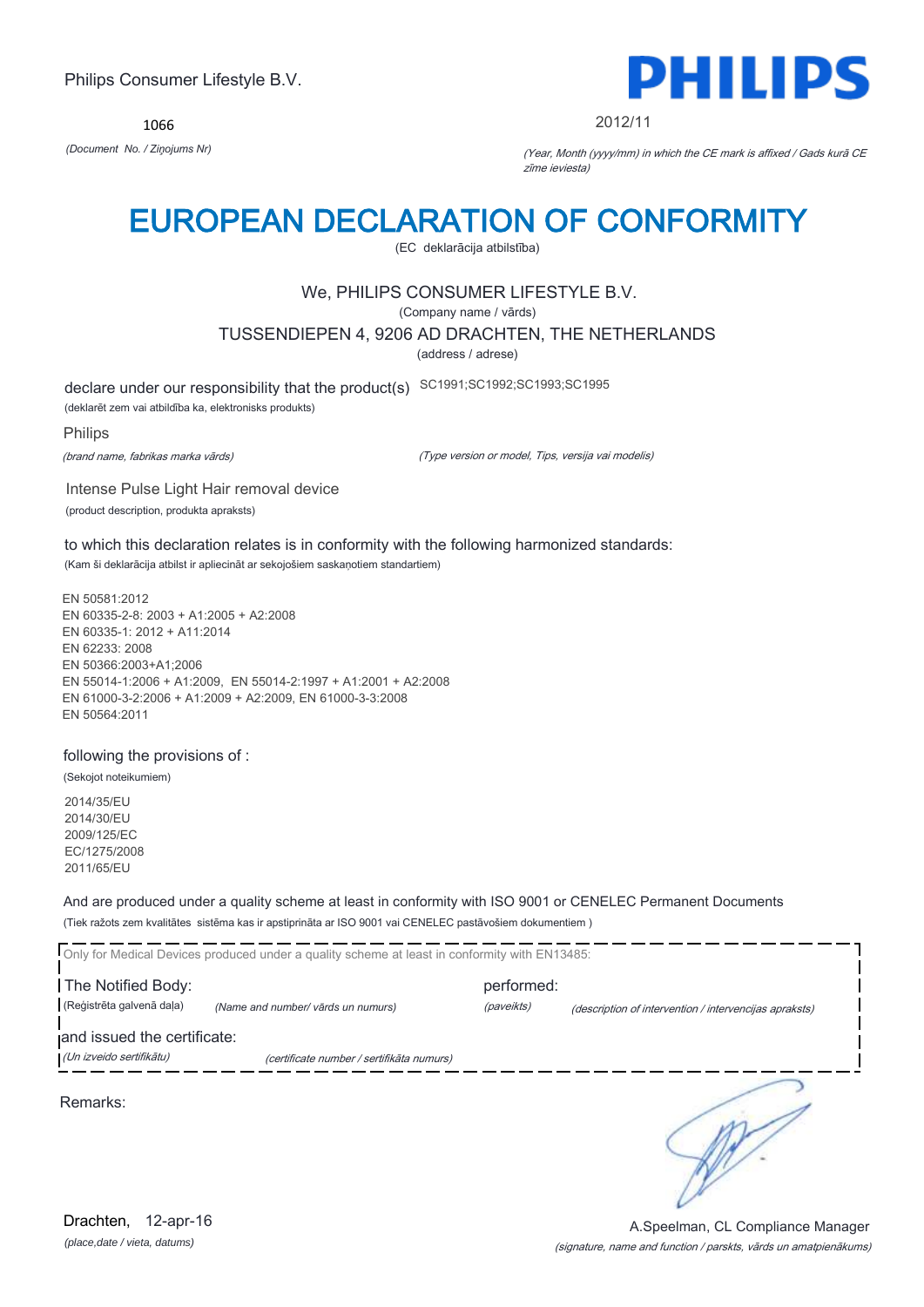*(place,date / miasto, data)* Drachten, 12-apr-16

#### (signature, name and function / podpis, imię i nazwisko oraz funkcja) A.Speelman, CL Compliance Manager

EUROPEAN DECLARATION OF CONFORMITY (DEKLARACJA ZGODNOŚCI CE)

## We, PHILIPS CONSUMER LIFESTYLE B.V.

(Company name / Nazwa)

TUSSENDIEPEN 4, 9206 AD DRACHTEN, THE NETHERLANDS

(address / adres)

declare under our responsibility that the product(s)

(Deklarujemy na naszą odpowiedzialność, że urządzeni(e/a) elektryczne)

Philips

(brand name, marka)

(Type version or model, Typ lub model)

SC1991;SC1992;SC1993;SC1995

Intense Pulse Light Hair removal device (product description, nazwa /opis produktu)

to which this declaration relates is in conformity with the following harmonized standards: (Do którego odnosi się niniejsza deklaracja jest zgodny z następującymi normami zharmonizowanymi)

EN 50581:2012 EN 60335-2-8: 2003 + A1:2005 + A2:2008 EN 60335-1: 2012 + A11:2014 EN 62233: 2008 EN 50366:2003+A1;2006 EN 55014-1:2006 + A1:2009, EN 55014-2:1997 + A1:2001 + A2:2008 EN 61000-3-2:2006 + A1:2009 + A2:2009, EN 61000-3-3:2008 EN 50564:2011

following the provisions of :

(Zgodnie z dyrektywami)

2014/35/EU 2014/30/EU 2009/125/EC EC/1275/2008 2011/65/EU

And are produced under a quality scheme at least in conformity with ISO 9001 or CENELEC Permanent Documents (oraz został wyprodukowany zgodnie ze standardami jakościowymi takimi jak ISO9001 lub CENELEC Permanent Documents)

Only for Medical Devices produced under a quality scheme at least in conformity with EN13485: The Notified Body: example and the Notified Body: (Jednostka certyfikująca) *(Name and number/ Nazwa i numer)* (wykonała) (description of intervention / rodzaj badania) and issued the certificate: (i wydała certyfikat) (certificate number / numer certyfikatu) ₹ Remarks:

*(Document No. / Numer raportu)* (Year, Month (yyyy/mm) in which the CE mark is affixed / Rok, w którym oznakowanie CE zostało umieszczone na wyrobie)



Philips Consumer Lifestyle B.V.

1066

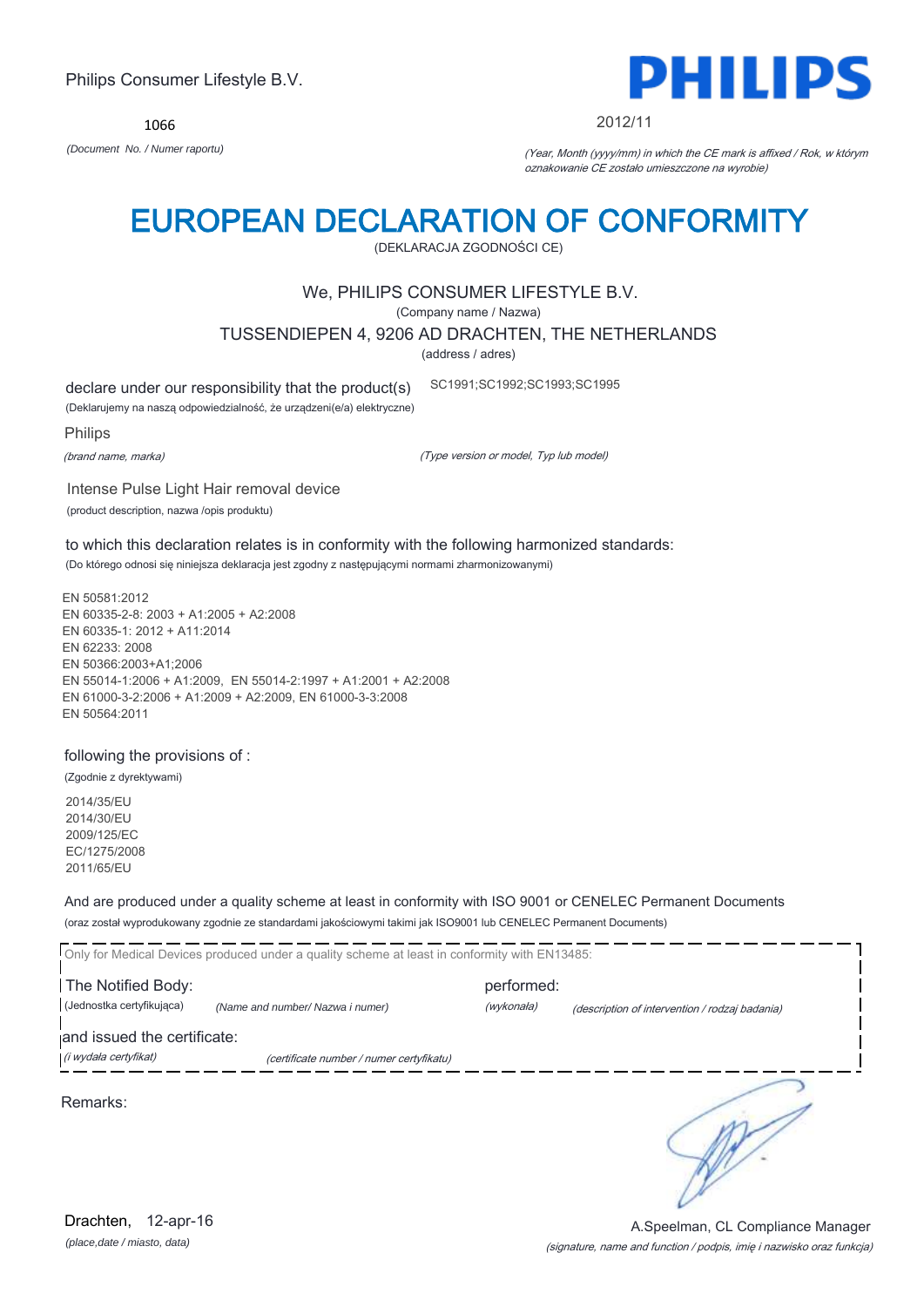*(place,date / local, data)* Drachten, 12-apr-16

## Philips Consumer Lifestyle B.V.

1066 *(Document No. / Relatório No.)* (Year, Month (yyyy/mm) in which the CE mark is affixed / Ano em que a

## marca CE é afixada)

## EUROPEAN DECLARATION OF CONFORMITY

(DECLARAÇÃODE CONFORMIDADE CE)

## We, PHILIPS CONSUMER LIFESTYLE B.V.

(Company name / Nome)

TUSSENDIEPEN 4, 9206 AD DRACHTEN, THE NETHERLANDS

(address)

declare under our responsibility that the product(s) SC1991;SC1992;SC1993;SC1995

(Declara sob a sua responsabilidade que o(s) producto(s) eléctricos )

Intense Pulse Light Hair removal device

Philips

(brand name, nome da marca)

(Type version or model, Indicar versão ou modelo)

(product description, Descrição do produto)

to which this declaration relates is in conformity with the following harmonized standards: (Aqueles a quem esta declaração se derige, está em conformidade com as seguintes normas harmonizadas)

EN 50581:2012 EN 60335-2-8: 2003 + A1:2005 + A2:2008 EN 60335-1: 2012 + A11:2014 EN 62233: 2008 EN 50366:2003+A1;2006 EN 55014-1:2006 + A1:2009, EN 55014-2:1997 + A1:2001 + A2:2008 EN 61000-3-2:2006 + A1:2009 + A2:2009, EN 61000-3-3:2008 EN 50564:2011

following the provisions of :

(Na sequência do disposto em:)

2014/35/EU 2014/30/EU 2009/125/EC EC/1275/2008 2011/65/EU

And are produced under a quality scheme at least in conformity with ISO 9001 or CENELEC Permanent Documents (E são produzidos sob um regime de qualidade, pelo menos, em conformidade com a norma ISO 9001 ou Documentos Permanentes CENELEC)

|                             | Only for Medical Devices produced under a quality scheme at least in conformity with EN13485: |             |                                                          |
|-----------------------------|-----------------------------------------------------------------------------------------------|-------------|----------------------------------------------------------|
| The Notified Body:          |                                                                                               | performed:  |                                                          |
| (O organismo notificado)    | (Name and number/ Nome e número)                                                              | (realizada) | (description of intervention / descrição da intervenção) |
| and issued the certificate: |                                                                                               |             |                                                          |
| (E emitido o certificado)   | (certificate number / certificado número)                                                     |             |                                                          |
| Remarks:                    |                                                                                               |             |                                                          |



(signature, name and function / assinatura, nome e função) A.Speelman, CL Compliance Manager

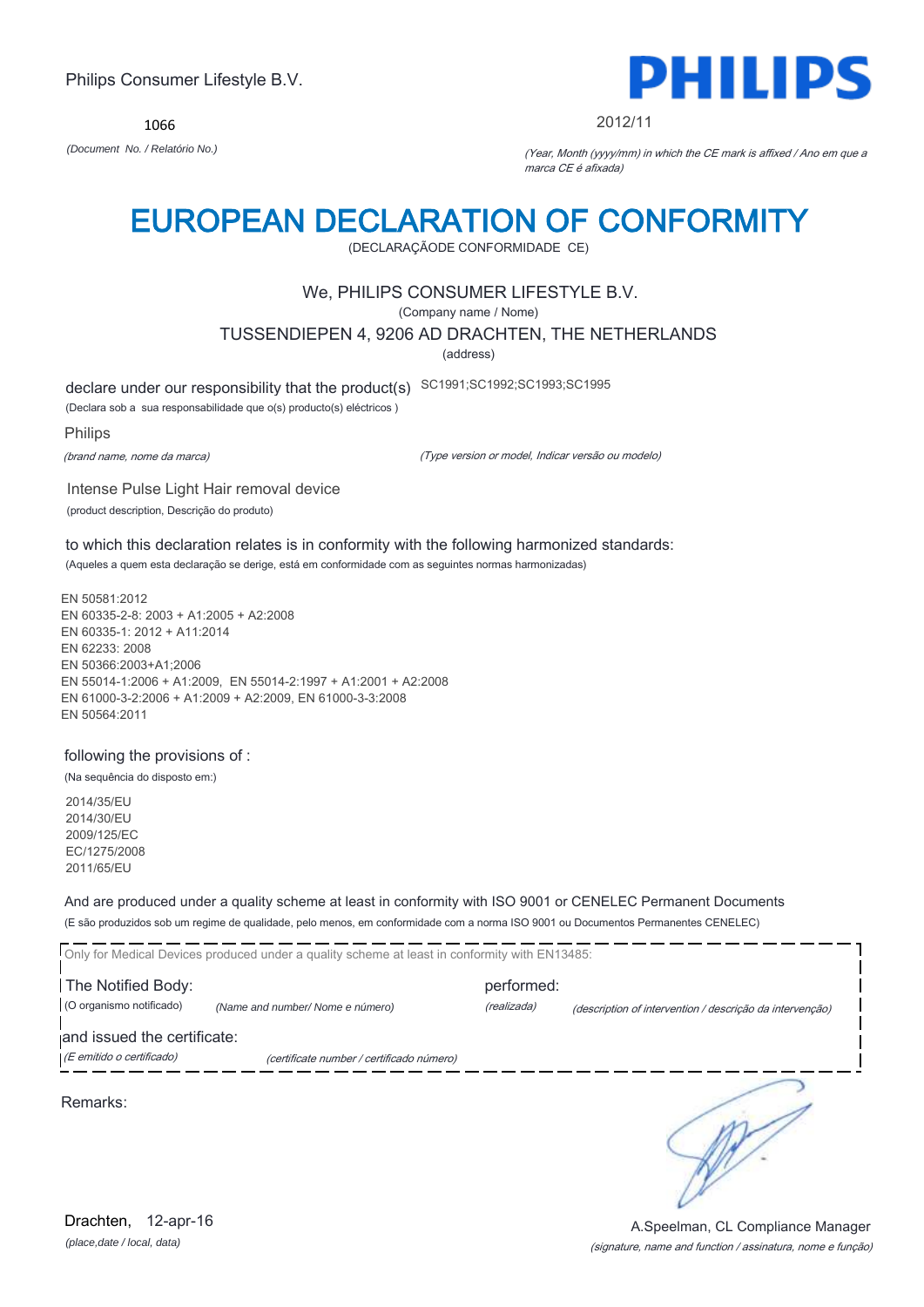1066



#### 2012/11

*(Document No. / Nr. raport)* (Year, Month (yyyy/mm) in which the CE mark is affixed / Anul în care este aplicat marcajul CE)

## EUROPEAN DECLARATION OF CONFORMITY

(DECLARAŢIE DE CONFORMITATE CE)

### We, PHILIPS CONSUMER LIFESTYLE B.V.

(Company name / Nume)

TUSSENDIEPEN 4, 9206 AD DRACHTEN, THE NETHERLANDS

(address / adresă)

declare under our responsibility that the product(s) SC1991;SC1992;SC1993;SC1995

(Declarăm pe proprie răspundere că produsul (produsele) electric(e))

Philips

(brand name, marca)

(Type version or model, Tip sau model)

Intense Pulse Light Hair removal device (product description, descriere produs)

to which this declaration relates is in conformity with the following harmonized standards: (La care se referă această declaraţie, este in conformitate cu următoarele standarde armonizate)

EN 50581:2012 EN 60335-2-8: 2003 + A1:2005 + A2:2008 EN 60335-1: 2012 + A11:2014 EN 62233: 2008 EN 50366:2003+A1;2006 EN 55014-1:2006 + A1:2009, EN 55014-2:1997 + A1:2001 + A2:2008 EN 61000-3-2:2006 + A1:2009 + A2:2009, EN 61000-3-3:2008 EN 50564:2011

#### following the provisions of :

(În conformitate cu dispoziţiile directivelor)

2014/35/EU 2014/30/EU 2009/125/EC EC/1275/2008 2011/65/EU

And are produced under a quality scheme at least in conformity with ISO 9001 or CENELEC Permanent Documents (Şi sunt fabricate după o schemă de calitate conformă cel puţin cu standardul ISO 9001 sau Documentele Permanente CENELEC)

|                                              | Only for Medical Devices produced under a quality scheme at least in conformity with EN13485: |                            |                                                         |
|----------------------------------------------|-----------------------------------------------------------------------------------------------|----------------------------|---------------------------------------------------------|
| The Notified Body:<br>(Organismul notificat) | (Name and number/ Nume si număr)                                                              | performed:<br>(a efectuat) | (description of intervention / descrierea interventiei) |
| and issued the certificate:                  |                                                                                               |                            |                                                         |
| (Și a emis certificatul)                     | (certificate number / Numărul certificatului)                                                 |                            |                                                         |
| Remarks:                                     |                                                                                               |                            |                                                         |

*(place,date / locul, data)* Drachten, 12-apr-16

### (signature, name and function / semnătura, nume şi funcţie) A.Speelman, CL Compliance Manager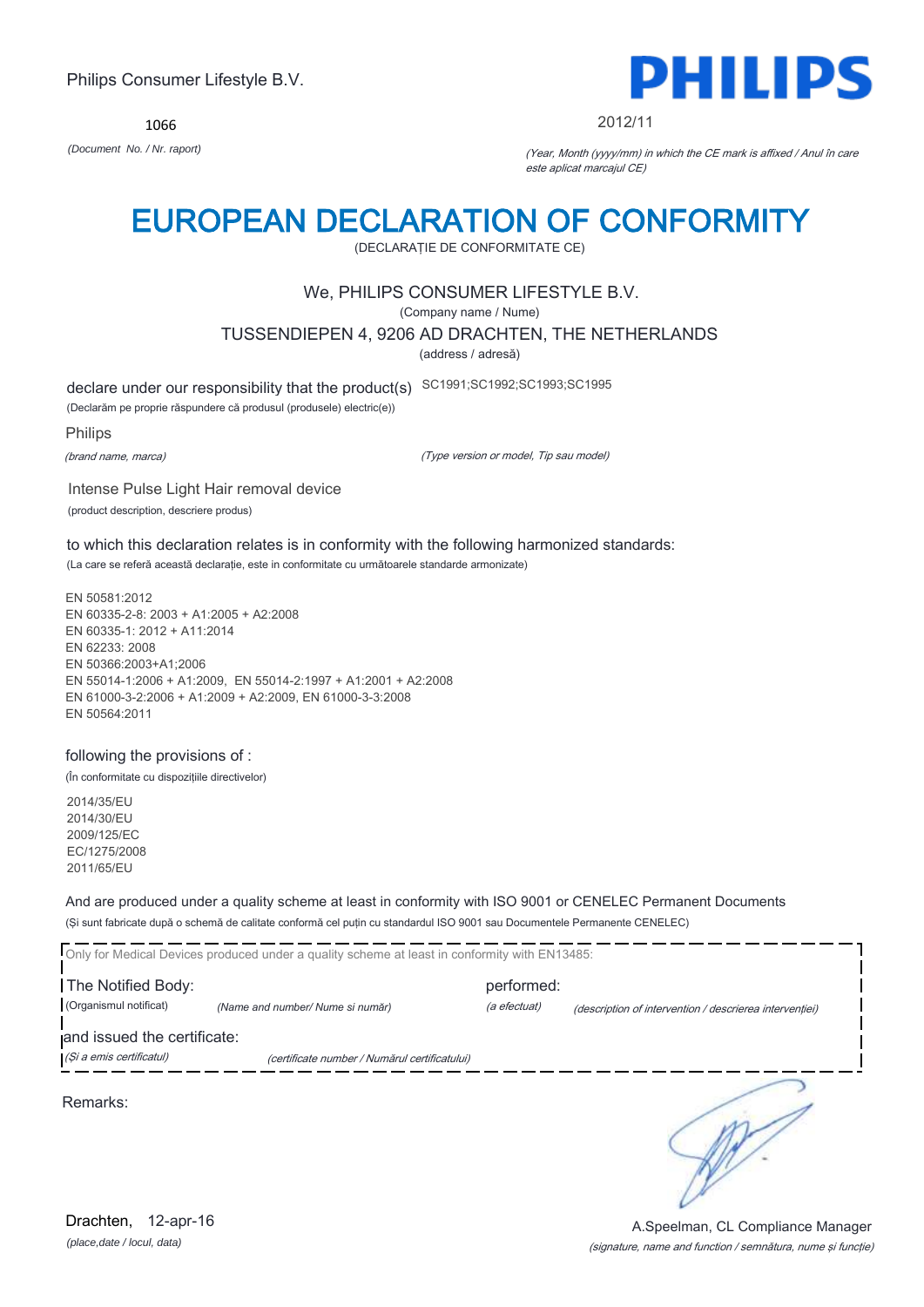1066



#### 2012/11

*(Document No. / Номер протокола)* (Year, Month (yyyy/mm) in which the CE mark is affixed / Год начала маркировки знаком CE)

## EUROPEAN DECLARATION OF CONFORMITY

(CE Декларация о соответствии)

### We, PHILIPS CONSUMER LIFESTYLE B.V.

(Company name / Юридическое имя)

TUSSENDIEPEN 4, 9206 AD DRACHTEN, THE NETHERLANDS

(address / адрес)

declare under our responsibility that the product(s): SC1991;SC1992;SC1993;SC1995

(Декларируем под нашу ответственность, что электрическая продукция)

Philips

(brand name, торговая марка)

(Type version or model, тип, модель)

Intense Pulse Light Hair removal device (product description, описание продукции)

to which this declaration relates is in conformity with the following harmonized standards: (указанная в данной декларации, соответствует требованиям следующих стандартов:)

EN 50581:2012 EN 60335-2-8: 2003 + A1:2005 + A2:2008 EN 60335-1: 2012 + A11:2014 EN 62233: 2008 EN 50366:2003+A1;2006 EN 55014-1:2006 + A1:2009, EN 55014-2:1997 + A1:2001 + A2:2008 EN 61000-3-2:2006 + A1:2009 + A2:2009, EN 61000-3-3:2008 EN 50564:2011

#### following the provisions of :

(В соответствие с положениями:)

2014/35/EU 2014/30/EU 2009/125/EC EC/1275/2008 2011/65/EU

And are produced under a quality scheme at least in conformity with ISO 9001 or CENELEC Permanent Documents (по крайней мере, в соответствии с ISO 9001 или)

| Only for Medical Devices produced under a quality scheme at least in conformity with EN13485: |               |                                                   |
|-----------------------------------------------------------------------------------------------|---------------|---------------------------------------------------|
| The Notified Body:                                                                            | performed:    |                                                   |
| (Нотифицированный Орган) (Name and number/ Название и номер)                                  | (проверил(а)) | (description of intervention / описание проверки) |
| and issued the certificate:                                                                   |               |                                                   |
| (и выпустил(а) сертификат)<br>(certificate number / номер сертификата)                        |               |                                                   |
| Remarks:                                                                                      |               |                                                   |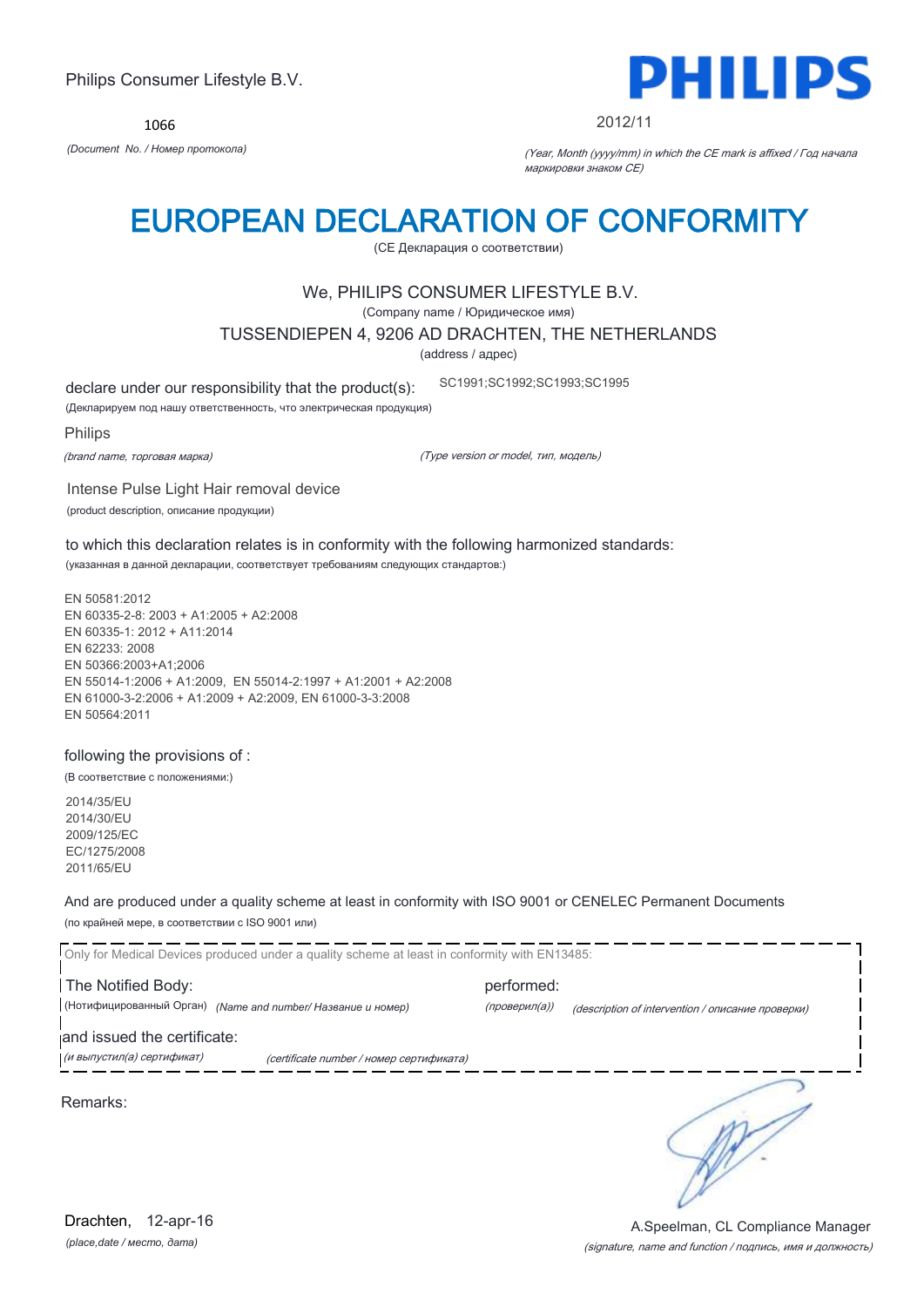1066



#### 2012/11

*(Document No. / Správa č.)* (Year, Month (yyyy/mm) in which the CE mark is affixed / Rok v ktorom je opatrený znakom CE)

## EUROPEAN DECLARATION OF CONFORMITY

(Rok v ktorom je opatrený znakom CE)

## We, PHILIPS CONSUMER LIFESTYLE B.V.

(Company name / Meno )

TUSSENDIEPEN 4, 9206 AD DRACHTEN, THE NETHERLANDS

(address / adresa)

declare under our responsibility that the product(s) SC1991;SC1992;SC1993;SC1995

(Prehlasujeme na svoju zodpovednosť, že elektrický výrobok(y))

Philips

(brand name, názov značky)

(Type version or model, Typové označenie alebo model)

Intense Pulse Light Hair removal device (product description, opis prístroja)

to which this declaration relates is in conformity with the following harmonized standards: (Na ktorý sa toto vyhlásenie vzťahuje, je v zhode s nasledujúcimi harmonizovanými normami)

EN 50581:2012 EN 60335-2-8: 2003 + A1:2005 + A2:2008 EN 60335-1: 2012 + A11:2014 EN 62233: 2008 EN 50366:2003+A1;2006 EN 55014-1:2006 + A1:2009, EN 55014-2:1997 + A1:2001 + A2:2008 EN 61000-3-2:2006 + A1:2009 + A2:2009, EN 61000-3-3:2008 EN 50564:2011

#### following the provisions of :

(V nadväznosti na ustanovenia)

2014/35/EU 2014/30/EU 2009/125/EC EC/1275/2008 2011/65/EU

And are produced under a quality scheme at least in conformity with ISO 9001 or CENELEC Permanent Documents (A sú vyrobené systémom kvality minimálne v súlade s normou ISO 9001 alebo CENELEC dokumentmi)

|                             | Only for Medical Devices produced under a quality scheme at least in conformity with EN13485: |            |                                             |
|-----------------------------|-----------------------------------------------------------------------------------------------|------------|---------------------------------------------|
| The Notified Body:          |                                                                                               | performed: |                                             |
| (Notifikovaný orgán)        | (Name and number/Názov a číslo)                                                               | (vykonal)  | (description of intervention / opis zásahu) |
| and issued the certificate: |                                                                                               |            |                                             |
| (A vydal osvedčenie)        | (certificate number / číslo osvedčenia)                                                       |            |                                             |
| Remarks:                    |                                                                                               |            |                                             |

*(place,date / miesto, dátum)* Drachten, 12-apr-16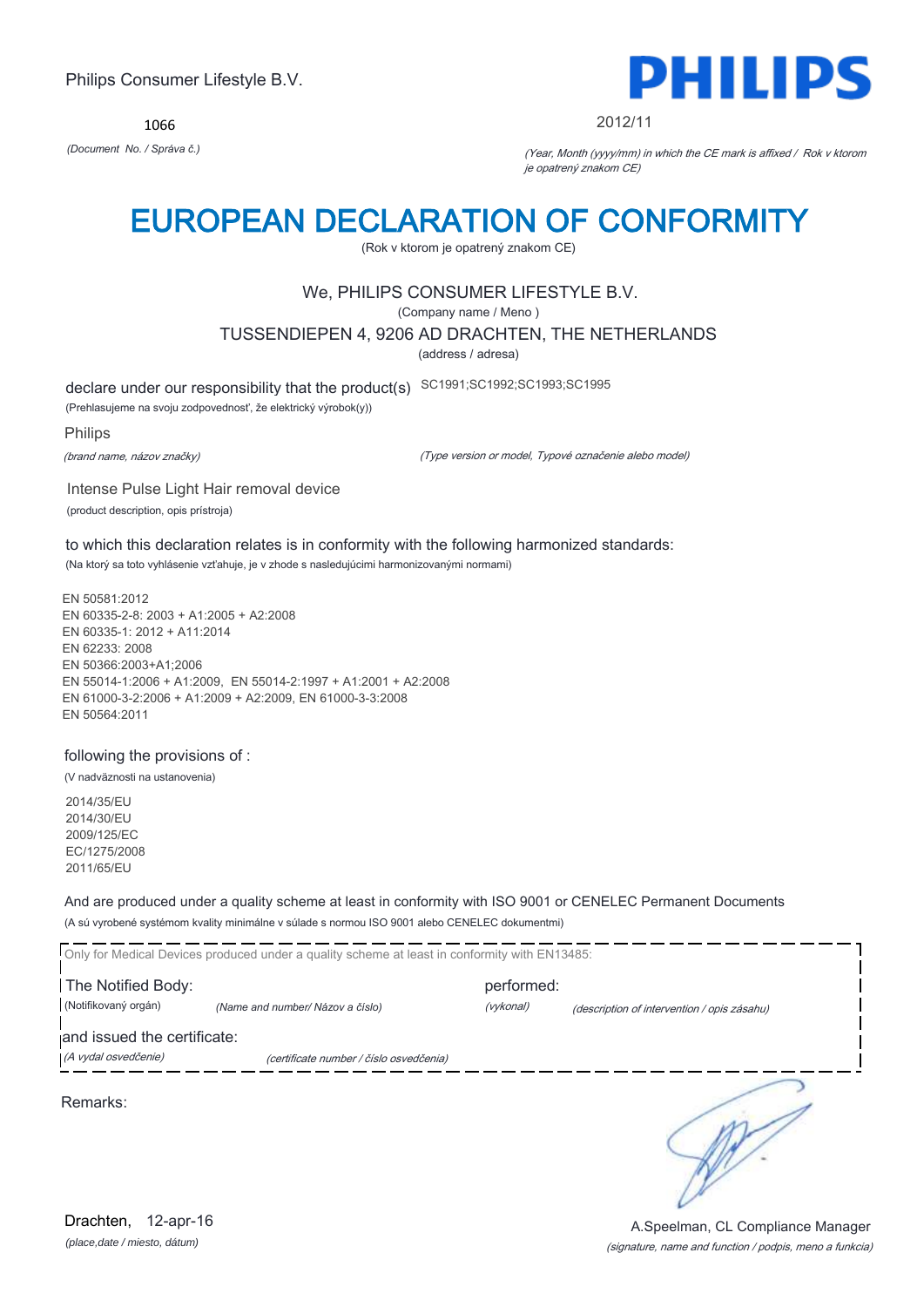1066



2012/11

*(Document No. / Številka poročila)* (Year, Month (yyyy/mm) in which the CE mark is affixed / Leto namstitve CE znaka)

## EUROPEAN DECLARATION OF CONFORMITY

(Izjava o skladnosti)

## We, PHILIPS CONSUMER LIFESTYLE B.V.

(Company name / Ime)

TUSSENDIEPEN 4, 9206 AD DRACHTEN, THE NETHERLANDS

(address / Naslov)

declare under our responsibility that the product(s) SC1991;SC1992;SC1993;SC1995 (S polno odgovornostjo izjavljamo)

Philips

(brand name, Ime znamke)

(Type version or model, Tip, verzija ali model)

Intense Pulse Light Hair removal device (product description, Opis proizvoda)

to which this declaration relates is in conformity with the following harmonized standards: (Na katerega se nanaša ta izjava je skladen z naslednjimi harmoniziranimi standardi)

EN 50581:2012 EN 60335-2-8: 2003 + A1:2005 + A2:2008 EN 60335-1: 2012 + A11:2014 EN 62233: 2008 EN 50366:2003+A1;2006 EN 55014-1:2006 + A1:2009, EN 55014-2:1997 + A1:2001 + A2:2008 EN 61000-3-2:2006 + A1:2009 + A2:2009, EN 61000-3-3:2008 EN 50564:2011

### following the provisions of :

(V skladu z naslednjimi odločbami)

2014/35/EU 2014/30/EU 2009/125/EC EC/1275/2008 2011/65/EU

And are produced under a quality scheme at least in conformity with ISO 9001 or CENELEC Permanent Documents (In so proizvedeni v skladu s shemo kakovosti najmanj v skladu z ISO 9001 ali CENELEC stalnimi dokumenti)

|                             | Only for Medical Devices produced under a quality scheme at least in conformity with EN13485: |            |                                             |  |
|-----------------------------|-----------------------------------------------------------------------------------------------|------------|---------------------------------------------|--|
| The Notified Body:          |                                                                                               | performed: |                                             |  |
| (Priglašeno organ)          | (Name and number/ Ime in številka)                                                            | (Izvršeno) | (description of intervention / Opis ukrepa) |  |
| and issued the certificate: |                                                                                               |            |                                             |  |
| (Izdaja certifikat)         | (certificate number / Številka certifikata)                                                   |            |                                             |  |
| Remarks:                    |                                                                                               |            |                                             |  |

*(place,date / Kraj, datum)* Drachten, 12-apr-16

(signature, name and function / Podpis, Ime in funkcija) A.Speelman, CL Compliance Manager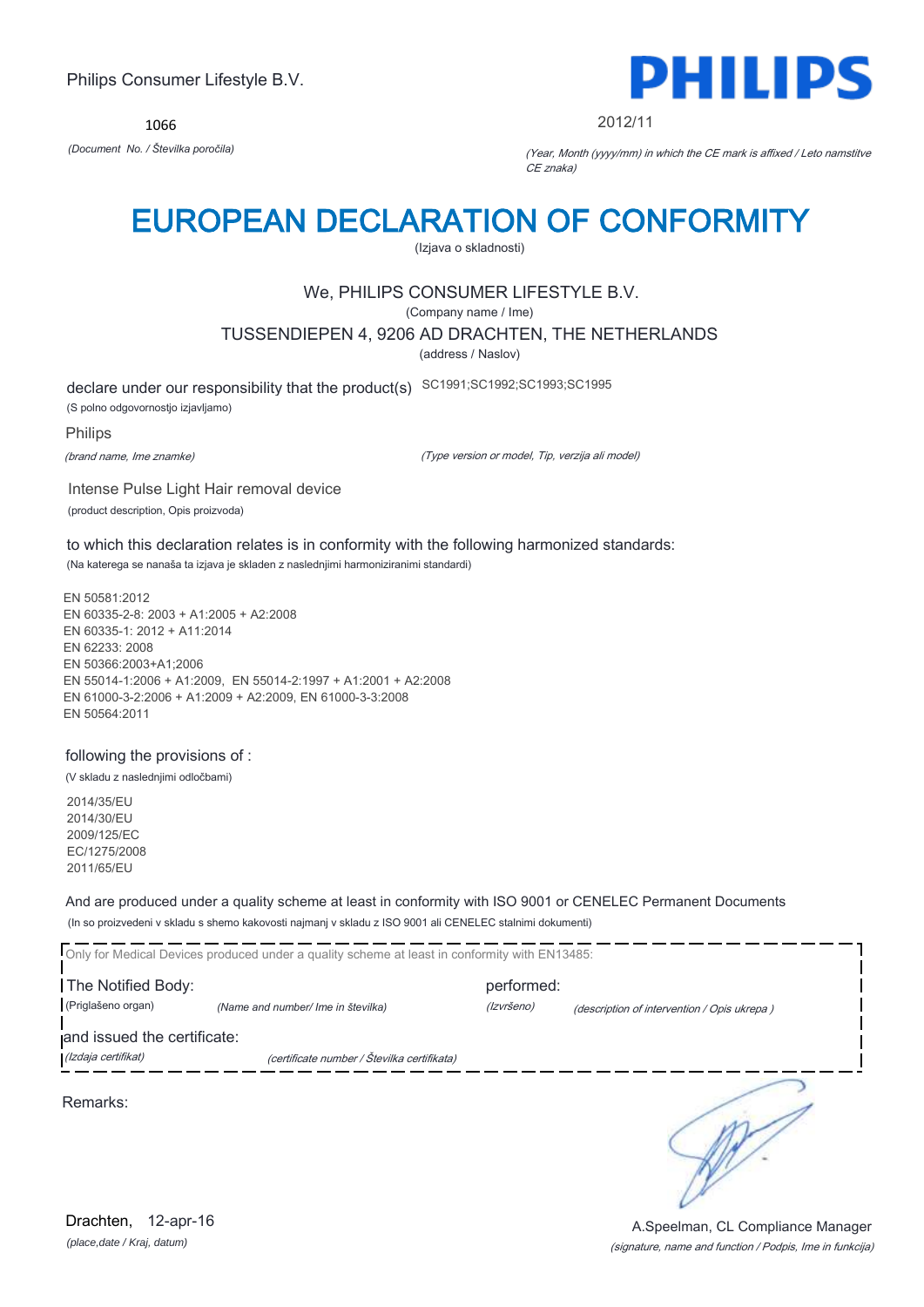1066



2012/11

*(Document No. / Döküman Numarası)* (Year, Month (yyyy/mm) in which the CE mark is affixed / CE İbaresinin eklendiği yıl (yyyy/aa))

## EUROPEAN DECLARATION OF CONFORMITY

(EU UYGUNLUK BEYANI)

## We, PHILIPS CONSUMER LIFESTYLE B.V.

(Company name / İmalatçının ismi)

TUSSENDIEPEN 4, 9206 AD DRACHTEN, THE NETHERLANDS

(address / İmalatçının adresi )

declare under our responsibility that the product(s): SC1991;SC1992;SC1993;SC1995 (bizim sorumluluğumuz altında işbu beyanın ilgili bulunduğu aşağıdaki elektrikli ürünün:) Philips

(brand name, İsim )

(Type version or model, Tip veya model)

Intense Pulse Light Hair removal device (product description, Ürün Açıklamas )

to which this declaration relates is in conformity with the following harmonized standards: (aşağıda belirtilen ilgili standartların gerektirdiği uygunluğa sahip olduğunu beyan ederiz)

EN 50581:2012 EN 60335-2-8: 2003 + A1:2005 + A2:2008 EN 60335-1: 2012 + A11:2014 EN 62233: 2008 EN 50366:2003+A1;2006 EN 55014-1:2006 + A1:2009, EN 55014-2:1997 + A1:2001 + A2:2008 EN 61000-3-2:2006 + A1:2009 + A2:2009, EN 61000-3-3:2008 EN 50564:2011

### following the provisions of :

(Yasal hükümler şu şekildedir:)

2014/35/EU 2014/30/EU 2009/125/EC EC/1275/2008 2011/65/EU

And are produced under a quality scheme at least in conformity with ISO 9001 or CENELEC Permanent Documents (En az ISO 9001 veya CENELEC Daimi Belgelerine uygun kalite şemasına binaen mevcut ürünlerdir)

Only for Medical Devices produced under a quality scheme at least in conformity with EN13485: **The Notified Body: performed:** performed: (Yetkili Kurul) *(Name and number/ Isin ve numara)* (yerine getirmiştir) (description of intervention /müdahalenin tanımı ) and issued the certificate: (sertifikayı düzenlemiştir) (certificate number / sertifika numarası) ∍

Remarks:

*(place,date / Yer ve tarih )* Drachten, 12-apr-16

(signature, name and function / İmza, isim ve görevi) A.Speelman, CL Compliance Manager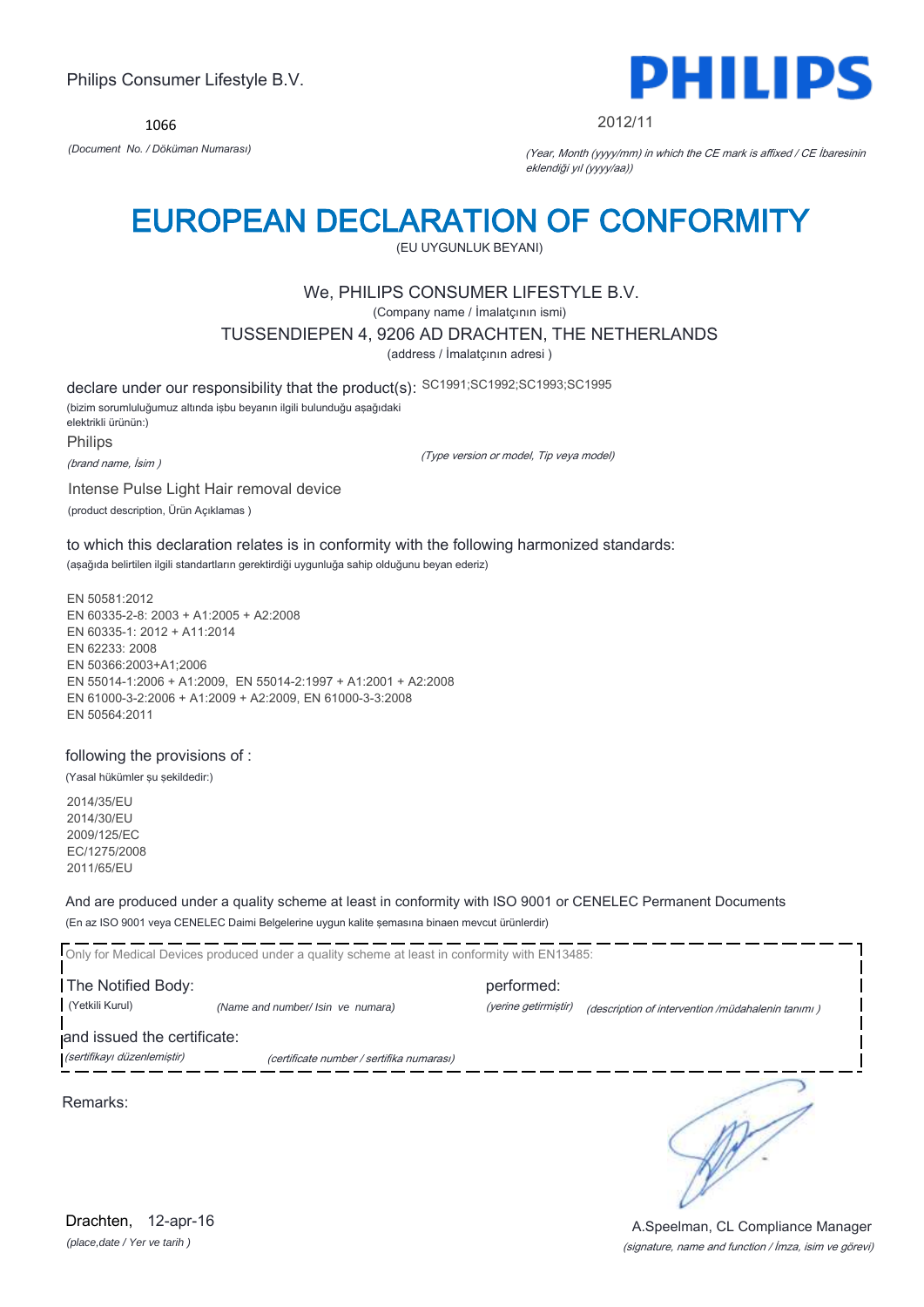1066



#### 2012/11

*(Document No. / Broj izvještaja)* (Year, Month (yyyy/mm) in which the CE mark is affixed / Godina ishođenja CE oznake)

## EUROPEAN DECLARATION OF CONFORMITY

(Izjava o sukladnosti)

## We, PHILIPS CONSUMER LIFESTYLE B.V.

(Company name / Ime)

TUSSENDIEPEN 4, 9206 AD DRACHTEN, THE NETHERLANDS

(address / Adresa)

declare under our responsibility that the product(s) SC1991;SC1992;SC1993;SC1995

(Odgovorno izjavljujemo da je elektični uređaj(i))

#### Philips

(brand name, Naziv robne marke)

(Type version or model, Tipska oznaka ili model)

Intense Pulse Light Hair removal device (product description, opis proizvoda)

to which this declaration relates is in conformity with the following harmonized standards: (Na koje se ova izjava odnosi zadovoljava sljedeće usklađene norme)

EN 50581:2012 EN 60335-2-8: 2003 + A1:2005 + A2:2008 EN 60335-1: 2012 + A11:2014 EN 62233: 2008 EN 50366:2003+A1;2006 EN 55014-1:2006 + A1:2009, EN 55014-2:1997 + A1:2001 + A2:2008 EN 61000-3-2:2006 + A1:2009 + A2:2009, EN 61000-3-3:2008 EN 50564:2011

### following the provisions of :

(Slijedom odredbi:)

2014/35/EU 2014/30/EU 2009/125/EC EC/1275/2008 2011/65/EU

And are produced under a quality scheme at least in conformity with ISO 9001 or CENELEC Permanent Documents (najmanje u skladu sa normom ISO 9001 ili)

Only for Medical Devices produced under a quality scheme at least in conformity with EN13485: **The Notified Body: performed:** performed: (Nadležno tijelo) *(Name and number/ Ime i broj) (Izveden) (Izveden) (description of intervention / Opis intervencije*) and issued the certificate: (I izdana je potvrda) (certificate number / Broj potvrde) ∍ Remarks:

*(place,date / Mjesto ,datum)* Drachten, 12-apr-16

(signature, name and function / Potpis,ime i radno mjesto) A.Speelman, CL Compliance Manager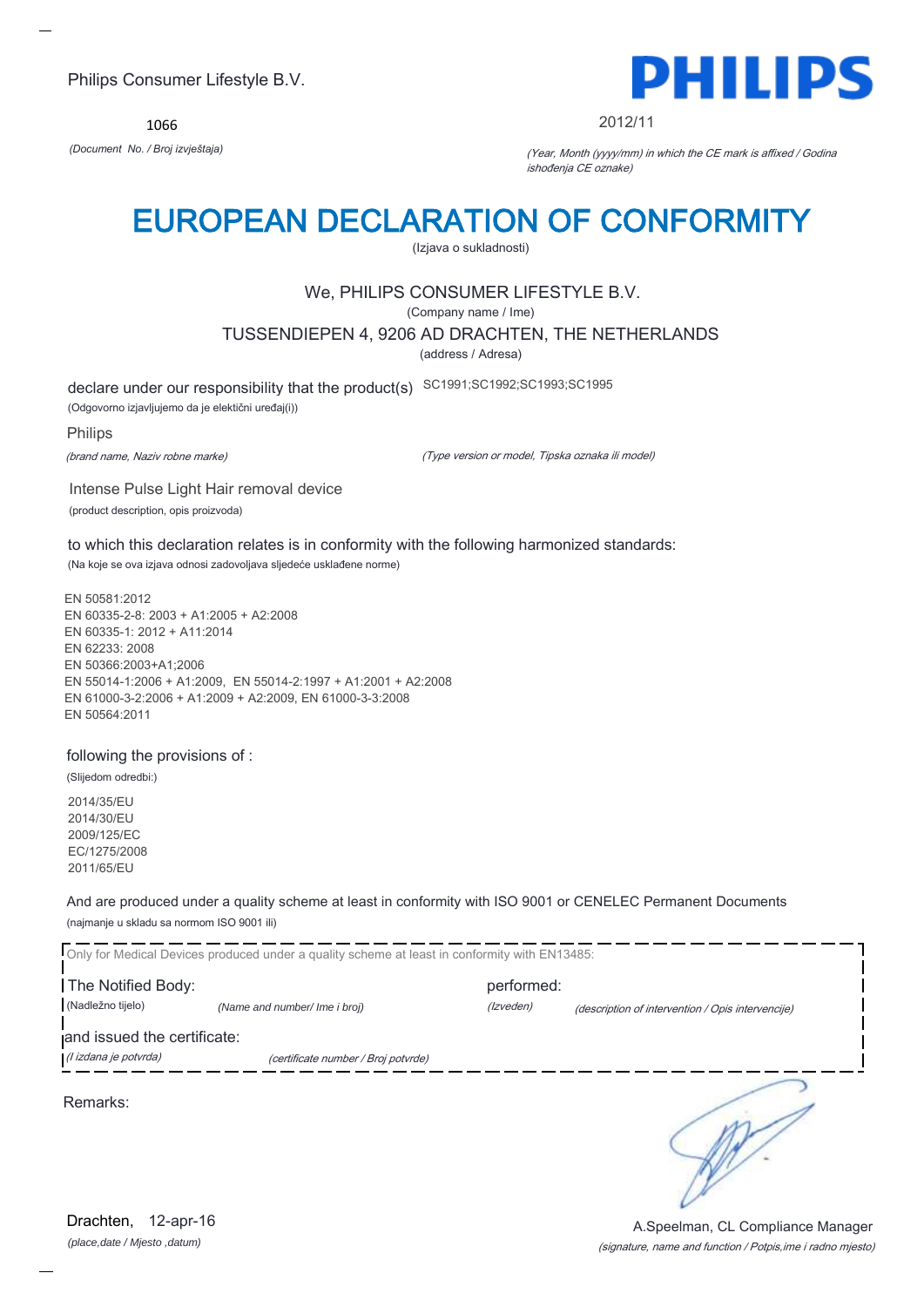1066



#### 2012/11

*(Document No. / Αρ. έκθεσης)* (Year, Month (yyyy/mm) in which the CE mark is affixed / Έτος επικόλλησης του σήματος συμμόρφωσης CE)

## EUROPEAN DECLARATION OF CONFORMITY

(ΔΗΛΩΣΗ ΣΥΜΜΟΡΦΩΣΗΣ CE)

### We, PHILIPS CONSUMER LIFESTYLE B.V.

(Company name / Επωνυμία)

TUSSENDIEPEN 4, 9206 AD DRACHTEN, THE NETHERLANDS

(address / Διεύθυνση)

declare under our responsibility that the product(s) SC1991;SC1992;SC1993;SC1995

(Δηλώνουμε υπεύθυνα ότι το ηλεκτρολογικό προϊόν/ προϊόντα)

#### Philips

(brand name, ονομασία μάρκας)

(Type version or model, Τύπος έκδοσης ή μοντέλο)

Intense Pulse Light Hair removal device (product description, περιγραφή προϊόντος)

to which this declaration relates is in conformity with the following harmonized standards: (στο οποίο/ στα οποία αφορά η παρούσα δήλωση συμμορφούται/ συμμορφούνται με τα εξής εναρμονισμένα πρότυπα)

EN 50581:2012 EN 60335-2-8: 2003 + A1:2005 + A2:2008 EN 60335-1: 2012 + A11:2014 EN 62233: 2008 EN 50366:2003+A1;2006 EN 55014-1:2006 + A1:2009, EN 55014-2:1997 + A1:2001 + A2:2008 EN 61000-3-2:2006 + A1:2009 + A2:2009, EN 61000-3-3:2008 EN 50564:2011

#### following the provisions of :

(Σύμφωνα με τις διατάξεις των οδηγιών)

2014/35/EU 2014/30/EU 2009/125/EC EC/1275/2008 2011/65/EU

## And are produced under a quality scheme at least in conformity with ISO 9001 or CENELEC Permanent Documents

(Και παράγεται/ παράγονται σύμφωνα με ένα ποιοτικό πρόγραμμα που συμμορφούται, κατ'ελάχιστον, με το πρότυπο ISO 9001 ή με τα Μόνιμα Έγγραφα Τεκμηρίωσης της CENELEC) 

| Only for Medical Devices produced under a quality scheme at least in conformity with EN13485: |                                                                     |
|-----------------------------------------------------------------------------------------------|---------------------------------------------------------------------|
| The Notified Body:                                                                            | performed:                                                          |
| (Ο ειδοποιηθείς οργανισμός)<br>(Name and number/ Ονομασία και αριθμός)                        | (διεξήγαγε)<br>(description of intervention / περιγραφή παρέμβασης) |
| and issued the certificate:                                                                   |                                                                     |
| (Και εξέδωσε το πιστοποιητικό)<br>(certificate number / αριθμός πιστοποιητικού)               |                                                                     |
| Remarks:                                                                                      |                                                                     |